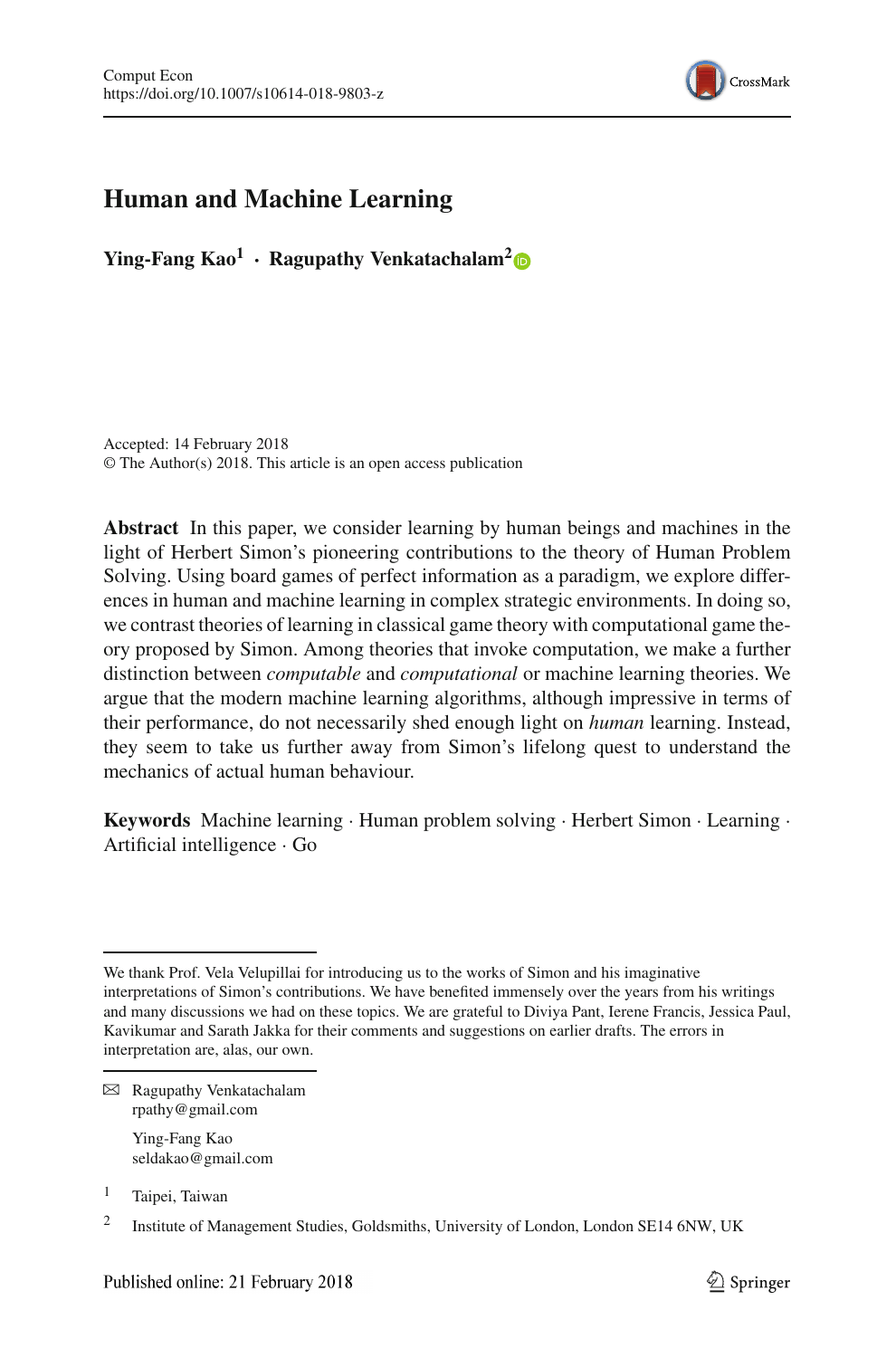# **1 Introduction**

*How do human beings make decisions?* By his own admission, this question provided Herbert Simon the impetus to shape his unparalleled research pursuits (Feigenbau[m](#page-18-0) [2001\)](#page-18-0). In the search for answers to various aspects of it, Simon transcended and redefined conventional disciplinary boundaries by venturing in to multiple subject areas. To the best of our knowledge, no one scholar in recent times has been as prolific in their contributions across so many areas, a list of which includes economics, political science, cognitive psychology, artificial intelligence, computer science, philosophy of science, management, organizational theory, complex systems, statistics and econometrics. Simon's contributions were not only original but also almost always challenged the perceived wisdom and orthodoxy that prevailed in each field.

In this paper, we take up a theme that is intimately related to decision making, viz., learning, which was also on the radar of Simon's explorations. Although he returned to theme now and then, he was relatively more focused on human decision making (especially in Newell and Simo[n](#page-19-0) [\(1972](#page-19-0))). This may be explained by the fact that an acceptable model of decision making is a prerequisite for a theory of learning. Once such a model of performance is agreed upon, learning can be seen as an improvement or augmentation in the capabilities of this performing system in the same (or similar) problem domain.

Learning, however, is not unique to human beings alone. Other organisms and even artificial systems are capable of exhibiting learning behaviour. In fact, conceptualizing thinking and learning machines has been of interest from the genesis of research on Artificial Intelligence (AI) since Turin[g](#page-20-0) [\(1950\)](#page-20-0). With the recent advances in machine learning algorithms in a variety of domains, interest in AI has been rekindled. In this backdrop, we revisit some of the questions that occupied the pioneers of AI, who saw machines – digital computers in particular – as a vehicle to gain insights into human cognition, intelligence and learning. More specifically, we ask whether the current advances in machine learning explain the mechanics of human learning. If not, the differences between them are of natural interest. $<sup>1</sup>$  $<sup>1</sup>$  $<sup>1</sup>$ </sup>

To study this, we choose board games of perfect information (eg. Chess and Go) as a paradigm. The reasons behind this choice are partly historical, given their prominent place in the development of AI over the years because of their amenability to investigation via computational methods. These games are complex and the impressive ability displayed by human beings in playing them was seen as providing an ideal ground for understanding the ingenuity of human intelligence. If one could find satisfactory answers, it was hoped that relevant invariants about behaviour across domains could potentially shed light on how people behaved in complex environments, such as the economy. In addition, modern advances in machine learning algorithms have shown remarkable performance in games previously thought to pose considerable challenges

<span id="page-1-0"></span><sup>&</sup>lt;sup>1</sup> We do not concern ourselves with all aspects and applications of machine learning, instead focus only on those models which implicitly or explicitly strive to emulate or explain human cognition and learning. Therefore, a vast literature on machine learning focussed on developing efficient predictive systems will be outside the scope of this paper. Similarly, interesting but thorny issues related to consciousness will also be outside the scope of this paper.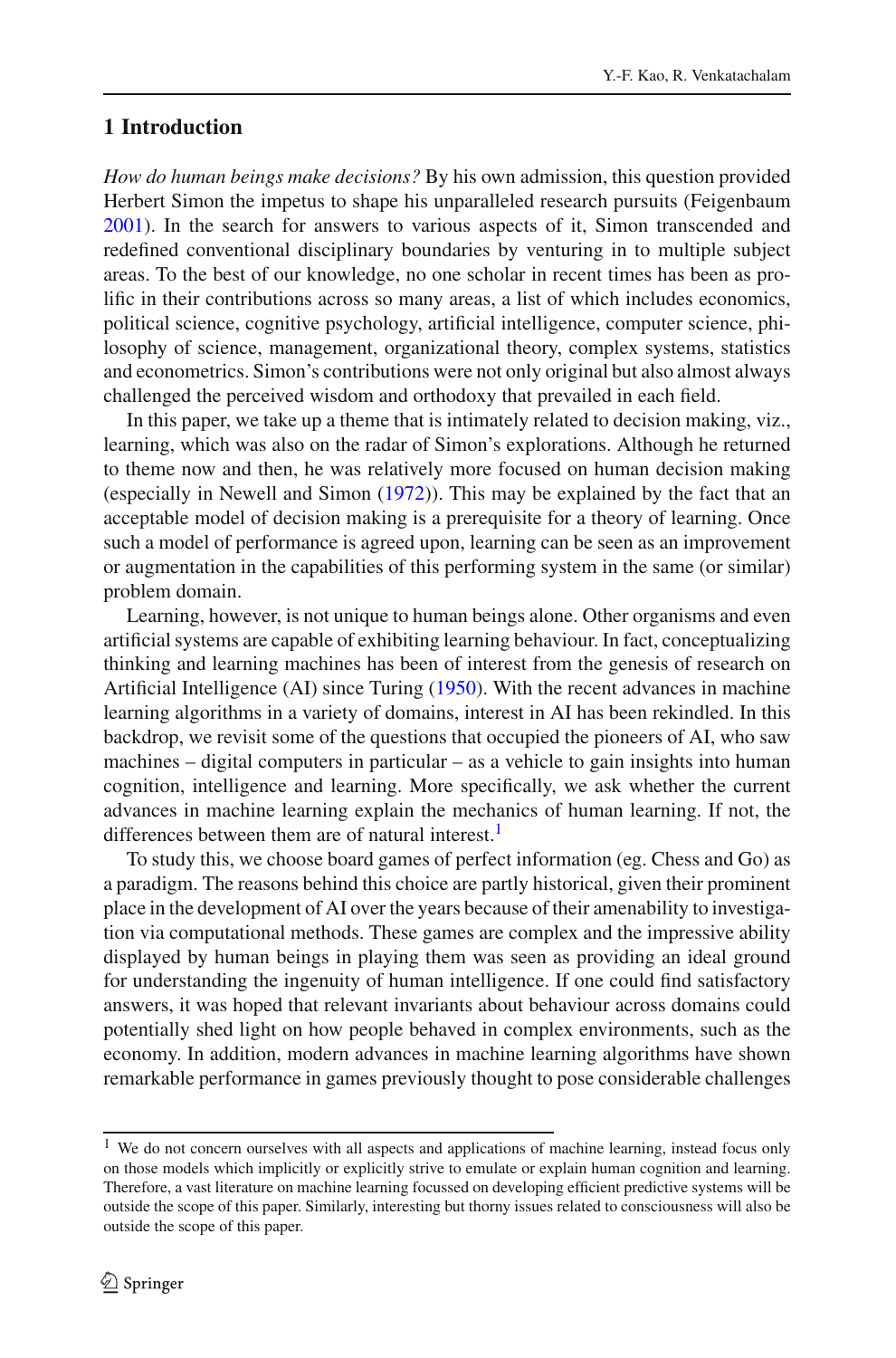(Silver et al[.](#page-19-1) [2016\)](#page-19-1). Despite their suitability and performance, there are fundamental differences between human and machine learning that exist within this paradigm. Our central argument in this paper is the following: unlike Simon's approach, the focus and contents of most contemporary machine learning algorithms render them inadequate to explain human learning despite their impressive performance.

Our paper is structured as follows: in Sect. [2,](#page-2-0) we outline different approaches to learning in classical game theory (another prominent area of research on games) and contrast it with Simon's approach. Unlike the former approach, the latter focuses on procedural rationality exhibited by boundedly rational agents, for whom optimization in such complex environments is out of reach. Section [3](#page-8-0) examines different theories of learning which specifically emphasise procedural and computational aspects. In particular, we focus on deep learning employed in AlphaGo, that defeated top players. In Sect. [4,](#page-13-0) we outline the essential differences between human and machine learning and argue that the current machine learning approach takes us further away from understanding actual human learning.

## <span id="page-2-0"></span>**2 Learning in Games**

Our interest here is to explore the aims, methods, relative strengths and limitations of human and machine learning in the context of games. To this end, it might be useful to distinguish between learning to play a game and learning to play a game *intelligently*. [2](#page-2-1) A mere ability to play a game only requires a knowledge of the rules – allowable or legal operations – of the game in question. This in itself may involve specific skills from human beings and require detailed instructions in terms of programs for a machine (digital computer). However, this aspect of learning is relatively straightforward for the present purpose and can be taught. On the other hand, we will be primarily concerned with learning to play in the latter sense, where the play is explicitly goal-oriented and there is an improvement in performance (in terms of some defined criterion) or capability of the decision-making entity. $3$ 

### **2.1 Learning: A Game-Theoretic View**

Learning has been a well-researched subject in different branches of game theory. We briefly (even if only inadequately) review how learning is conceived within the conventional game-theoretic literature and behavioural game theory (Camere[r](#page-18-1) [2003](#page-18-1)). Learning in situations that called for strategic interaction can be traced as far back as Cournout's analysis of duopoly, but research in this area has been revitalized only since the 1950s. To speak about learning in a meaningful manner, the setting must naturally be dynamic (at least in principle), where agents can be seen as learning something

<span id="page-2-1"></span><sup>2</sup> Here, intelligence is to be broadly understood as the ability to apply knowledge with a certain sophistication.

<span id="page-2-2"></span> $3$  This is very much along the lines of Newell and Simon [\(1972,](#page-19-0) pp.7–8), where learning is viewed as a second-order effect that transforms or augments the capability of performance of a system.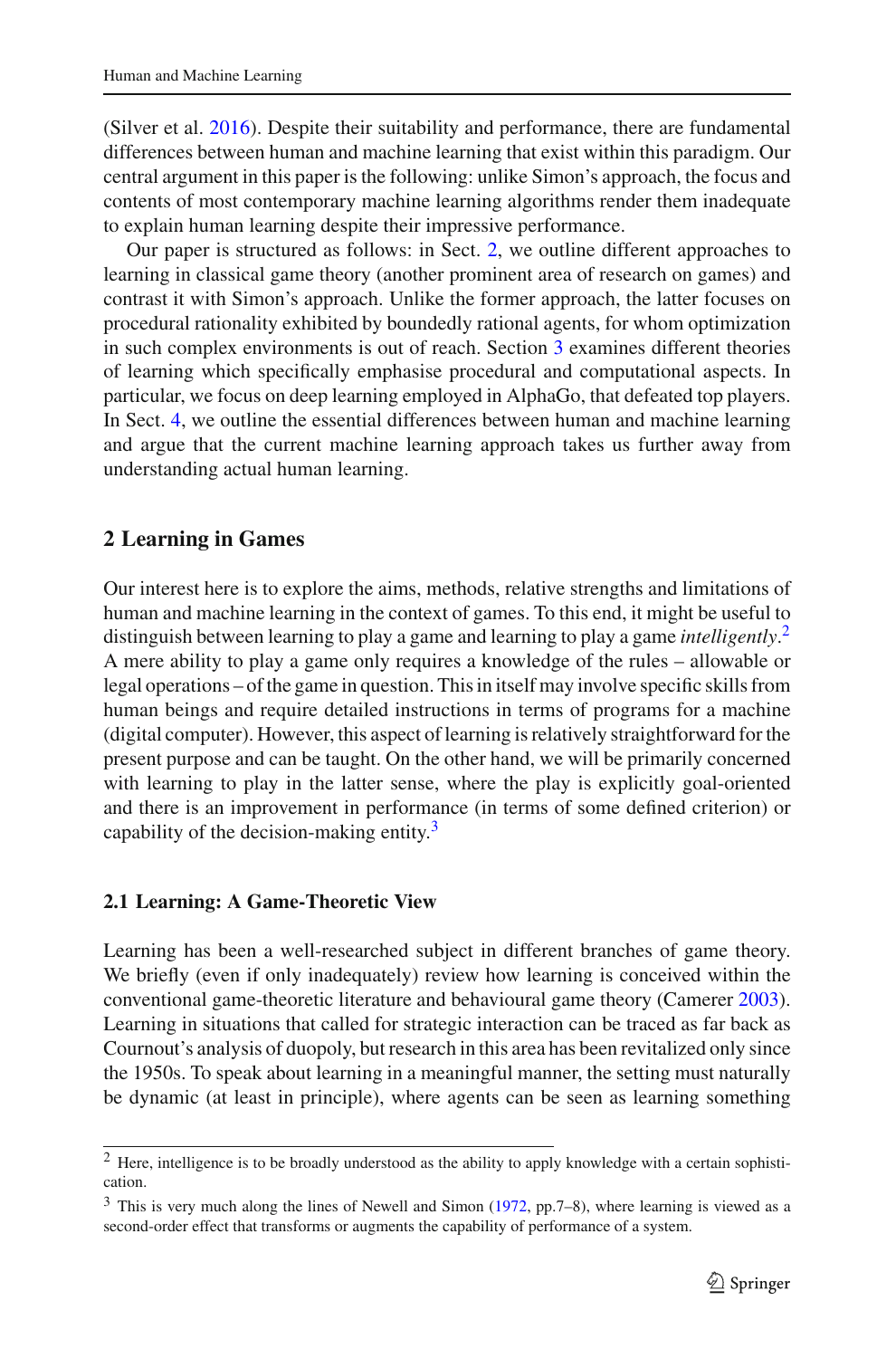over time through experience, trial and error, acquiring new information and so on.<sup>[4](#page-3-0)</sup> Hence, much of the discussion on learning in the literature on game-theory concerns dynamic, repeated games.

There are broadly two classes of models of learning in conventional non-cooperative game theory. We will call them, for want of better terms, the rational and adaptive class of models. In the former class, agents are rational, but may not necessarily be in equilibrium. The learning activity for these agents involves forecasting the behaviour of their opponents and responding to them *optimally*. These learning processes can vary greatly in terms of the sophistication that the agents employ while forecasting their opponent's behaviour. Typically, agents possess a prediction rule that maps the history of the game until a given point to a probability distribution over the future actions of the opponent. This prediction rule can be deterministic or stochastic, with perfect or imperfect information, and agents are assumed to respond optimally with respect to it when choosing their actions at every stage of the game. The broader question of interest is whether and how these rational agents learn to play equilibrium strategies of the game starting from out-of-equilibrium situations. Learning in this context is seen as a dynamic adjustment process of agents groping to equilibrium. A well researched learning model in this class is *belief learning* in which agents dynamically update their beliefs about what their opponent will do based on actions carried out in previous periods of the game. Models such as best-response dynamics, fictitious play (Brow[n](#page-18-2) [1951](#page-18-2)) fall under this category. In the case of fictitious play, the agent tracks the relative frequency with which different strategies are played by their opponent in the past. This information is then used to form beliefs or expectations about strategic choices of the opponent in the current period.<sup>[5](#page-3-1)</sup> Agents are typically assumed to choose a strategy which maximizes their expected payoffs in the light of their beliefs about opponent's behaviour. In contrast, agents in *Bayesian learning* models choose a strategy that is a best-response to a prior, i.e., a probability distribution over the strategies of the opponent.<sup>[6](#page-3-2)</sup> Apart from these relatively unsophisticated models of learning which focus only on information about the history of the game, we also have models of sophisticated learning (Kalai and Lehre[r](#page-19-2) [1993\)](#page-19-2) that take in to account the information available to the opponents, their payoffs and degree of rationality.<sup>[7](#page-3-3)</sup>

The second class of learning models, viz., adaptive models, do not assume that the agents optimize and behave rationally as understood in the conventional sense. Instead, they employ heuristic methods or behavioural rules to choose their actions at every stage of the game. A simple example of such a behavioural rule is imitation, which is a basic form of social learning. Another learning rule that has received a lot of attention in the literature is reinforcement learning (or stimulus response learning),

<span id="page-3-0"></span><sup>4</sup> There are cases in which an agent can *learn* something new in a static setting by, say, purely simulating the possible moves of the opponent in one's mind and selecting her response through pure introspection. But this case may be best viewed as a model of decision making, rather than learning.

<span id="page-3-1"></span><sup>&</sup>lt;sup>5</sup> In case of Cournot best-response, agent believes that her opponent will repeat the action in the previous period with probability 1.

<span id="page-3-2"></span><sup>6</sup> Bayesian learning and a belief learning model with a *deterministic* prediction rule are mathematically equivalent.

<span id="page-3-3"></span><sup>7</sup> See Nachba[r](#page-19-3) [\(2009\)](#page-19-3) and Fudenberg and Levine [\(1998,](#page-19-4) ch. 8) for a discussion on this topic.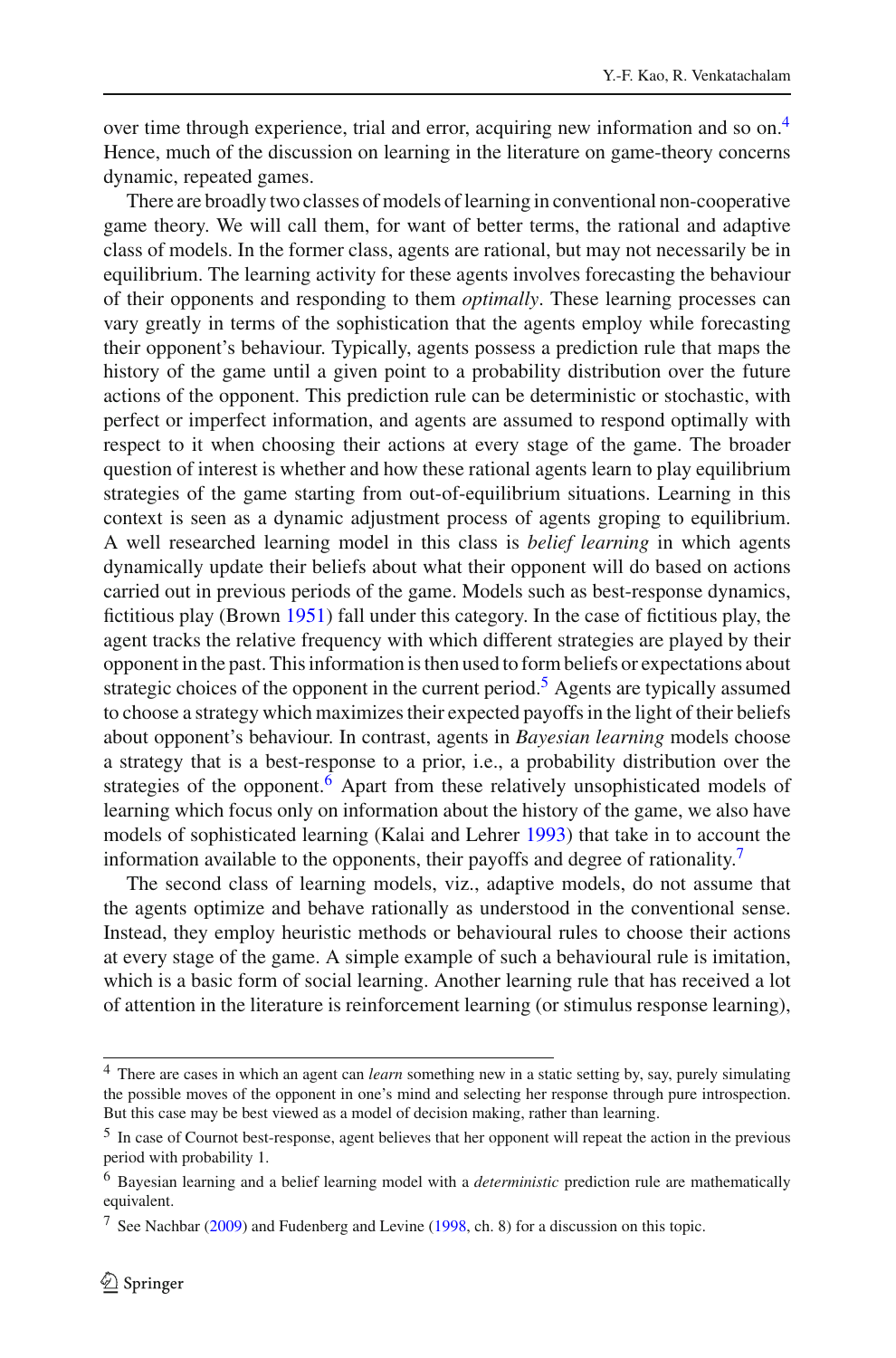which has its o[r](#page-18-3)igins in behavioural psychology (Bush and Mosteller [1951;](#page-18-3) Roth and Ere[v](#page-19-5) [1995](#page-19-5); Erev and Rot[h](#page-18-4) [1998\)](#page-18-4). The intuition behind this learning scheme is that better performing choices are reinforced over time (and hence more likely to chosen in the future), while those that lead to unfavourable outcomes are not. Other examples of adaptive learning methods include regret minimization(Hart and Mas-Colel[l](#page-19-6) [2000](#page-19-6)), imitate the best (Axelro[d](#page-18-5) [1984\)](#page-18-5), learning direction theory (Selten and Stoecke[r](#page-19-7)  $1986$  $1986$  $1986$ .<sup>8</sup> In addition, there are hybrid learning models, such as experienceweighted attraction (EWA) model (Camerer and H[o](#page-18-6) [1999](#page-18-6)), which combine elements from belief-learning and reinforcement learning models. Note that belief learning pays no heed to choices made by agents themselves in the past (the focus is only on the history of the opponent's strategies and choices). Similarly, in reinforcement learning, agents ignore the structure of the game, information about strategies used by their opponents and foregone payoffs. EWA combines this potentially relevant information taking into account both forces, i.e., attraction and experience weight, in a single learning model.

The extent to which the above game-theoretic models shed light on how players might *actually* play games in *reality* and learn is a relevant question. Research on experimental and behavioural game theory (Camere[r](#page-18-1) [2003](#page-18-1)) explore the empirical relevance of these models. However much of this research is limited to laboratory experiments and fitting learning models to experimental data, which poses a restriction. $9$  In this paper, we are concerned in particular with learning and gaining expertise in perfect information, complex games like chess and Go. These games typically contain very large search spaces and the possibility of a player optimizing over all possible strategies is near impossible. We will analyse this in the next section.

#### **2.2 Learning, Chess and Procedural Rationality: A Simonian View**

Board games, chess in particular, have always piqued the interest of many scholars interested in the holy grail of human intelligence and AI. Chess has often been viewed as the *Drosophila of artificial intelligence* (Ensmenge[r](#page-18-7) [2012\)](#page-18-7) and cognitive science

<span id="page-4-0"></span><sup>8</sup> There are other learning methods – many variants of social learning and imitation in particular – that agents use and are relevant when analysing a population of agents. They can be classified under the umbrella of evolutionary games, which is outside the scope of this paper.

<span id="page-4-1"></span><sup>9</sup> This is especially relevant if one takes the view that players are *Information Processing Systems*, focusing on the procedural aspects of decision making and not just on *what* they decide in a particular situation. Newell and Simon state their preference towards an empirical (not experimental) approach in *Human Problem Solving* explicitly:

There is no lack of orientation towards the data of human behavior in the theory presented in this book. Yet we employ little experimental design using control groups of the sort so familiar in psychology. Because of the strong history dependence of the phenomena under study, the focus on the individual, and the fact that much goes on within a single problem solving encounter, experiments of the classical sort are only rarely useful. Instead, it becomes essential to get enough data about each individual subject to identify what information he has and how he is processing it. (Newell and Simo[n](#page-19-0) [1972,](#page-19-0) p. 10)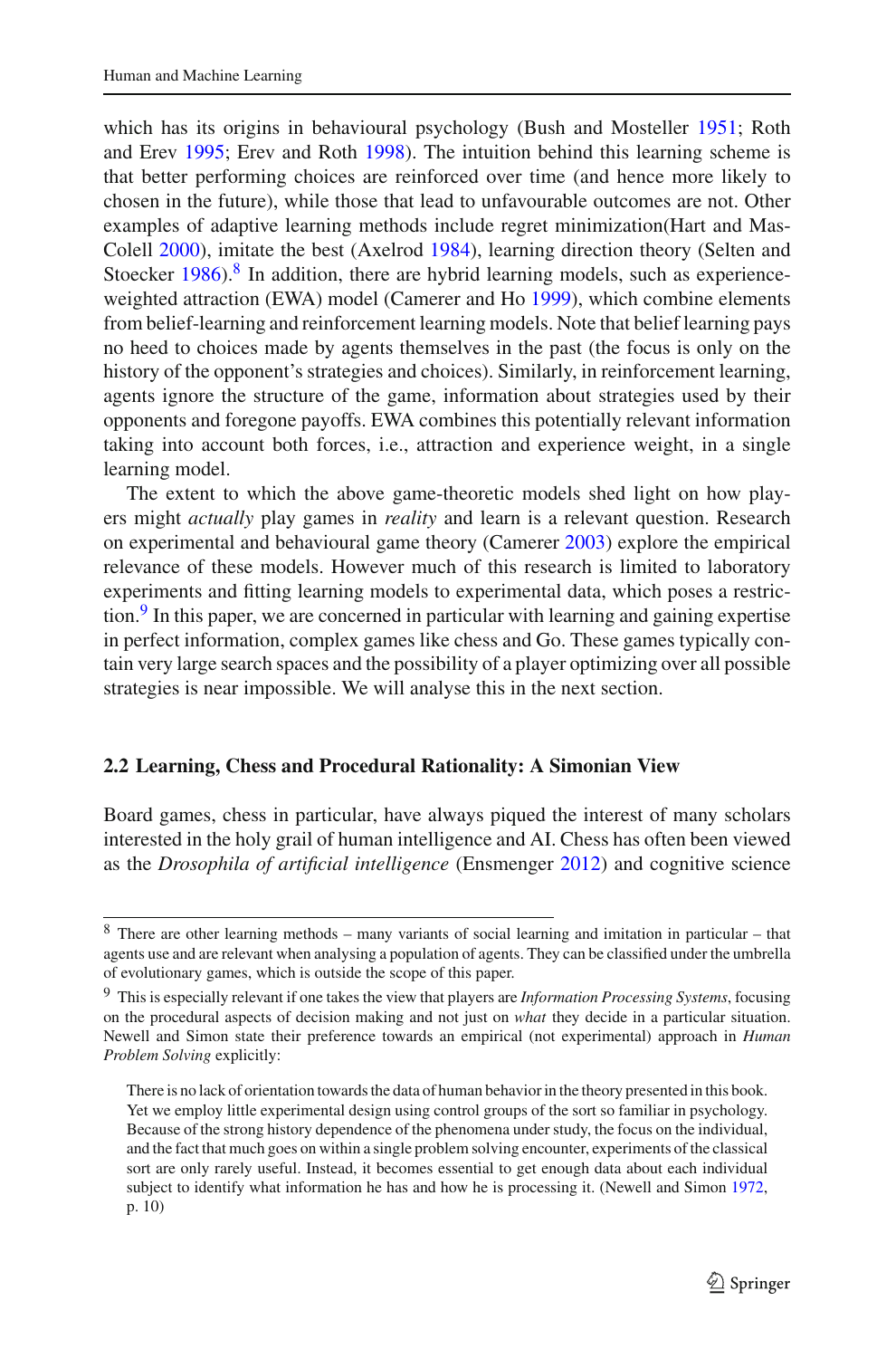(Simon and Schaeffe[r](#page-20-1) [1992](#page-20-1), p.  $2$ )<sup>10</sup>. What makes chess (and Go) different from the games considered in traditional non-cooperative game theory and why is it a conducive and fertile ground to study *actual* human intelligence?

First, the game of chess may be considered as being trivial or uninteresting from the classical game-theoretic standpoint.<sup>[11](#page-5-1)</sup> Chess is a finite, alternating, two-person, zero-sum game of perfect information, without any chance moves.<sup>[12](#page-5-2),[13](#page-5-3)</sup> For such games. a classical game theorist might prescribe a potential rational strategy in which one goes through every branch of the game tree to see whether it leads to a win, loss or a draw, assign values to each of those accordingly and employ a minimax strategy backwards. But, lo and behold, the *existence* of a strategy does not necessarily imply that learning such a strategy or implementing it is a trivial task. Second, classical game theory focuses largely on substantive rationality (the focus is on *what*), focusing on optimal strategies and consequently, often remains silent on *how* agents might choose a particular move. The actual decision *processes* and their plausibility are not of central concern. Third, skills such as pattern recognition, knowledge acquisition, long-term memory and intuition are often vital in the actual game of chess. However, these factors, or cognitive limitations in general, are seldom seriously considered in games investigated by classical game theory.

Apart from these differences, a crucial distinguishing factor is that games like chess have deterministic but very large search spaces. The state-space and size of the game tree associated are too big and agents cannot realistically engage in exhaustive search and calculations as they do in conventional game theoretic models. These considerations qualitatively hold, *pari passu*, for the game of Go, if anything with increasing severity given the relatively larger and wider search space. Consequently, highly selective search may be the only viable option in the light of computational limitations faced by agents. Yet the skill which human players display in games like chess and Go is truly astounding. Players who are relatively good often employ highly selective search and engage in in-depth reasoning of a select few variations.

Not surprisingly, these factors made games – at least chess – an ideal experimental bed for AI attempting to gain insights into human intelligence. The goal was to unearth how computationally constrained humans coped with complex and rich task environments like chess. Decision processes which transformed insights from the weird and mysterious world of intuition into actual intelligent behaviour were seen to embody the essence of human thought. Thus, chess presented an ideal microcosm within which to develop and test theories concerning intelligence and cognition. The relatively straightforward rules of chess, its *discrete* nature that was readily amenable

<span id="page-5-0"></span><sup>&</sup>lt;sup>10</sup> McCarth[y](#page-19-8) [\(1990\)](#page-19-8) attributes the exact phrase to Soviet mathematician Alexander Kronrod. Marsland and Schaeffer [\(1990,](#page-19-9) part V) is one of the early discussions on viewing Go as a new *Drosophila* for AI.

<sup>&</sup>lt;sup>11</sup> By classical, we refer to von Neumann–Morgenstern variety.

<span id="page-5-1"></span> $12$  Except the initial choice of who plays white, which may be decided by the flip of a coin.

<span id="page-5-3"></span><span id="page-5-2"></span><sup>&</sup>lt;sup>13</sup> Although the game can be infinite in principle, in practise stopping rules (for instance, threefold repetition) are usually in place to make it finite (See FIDE laws of chess, article 9.2). Interestingly, Dutch grandmaster Max Euwe's pioneering paper on chess from a constructive – Brouwerian intuitionistic – standpoint was to show that one of the rules for draws (the German rule) did not rule out the possibility of an infinite game (Euw[e](#page-18-8) [1929,](#page-18-8) [2016\)](#page-18-9) [see also Velupilla[i](#page-20-2) [\(2016\)](#page-20-2)].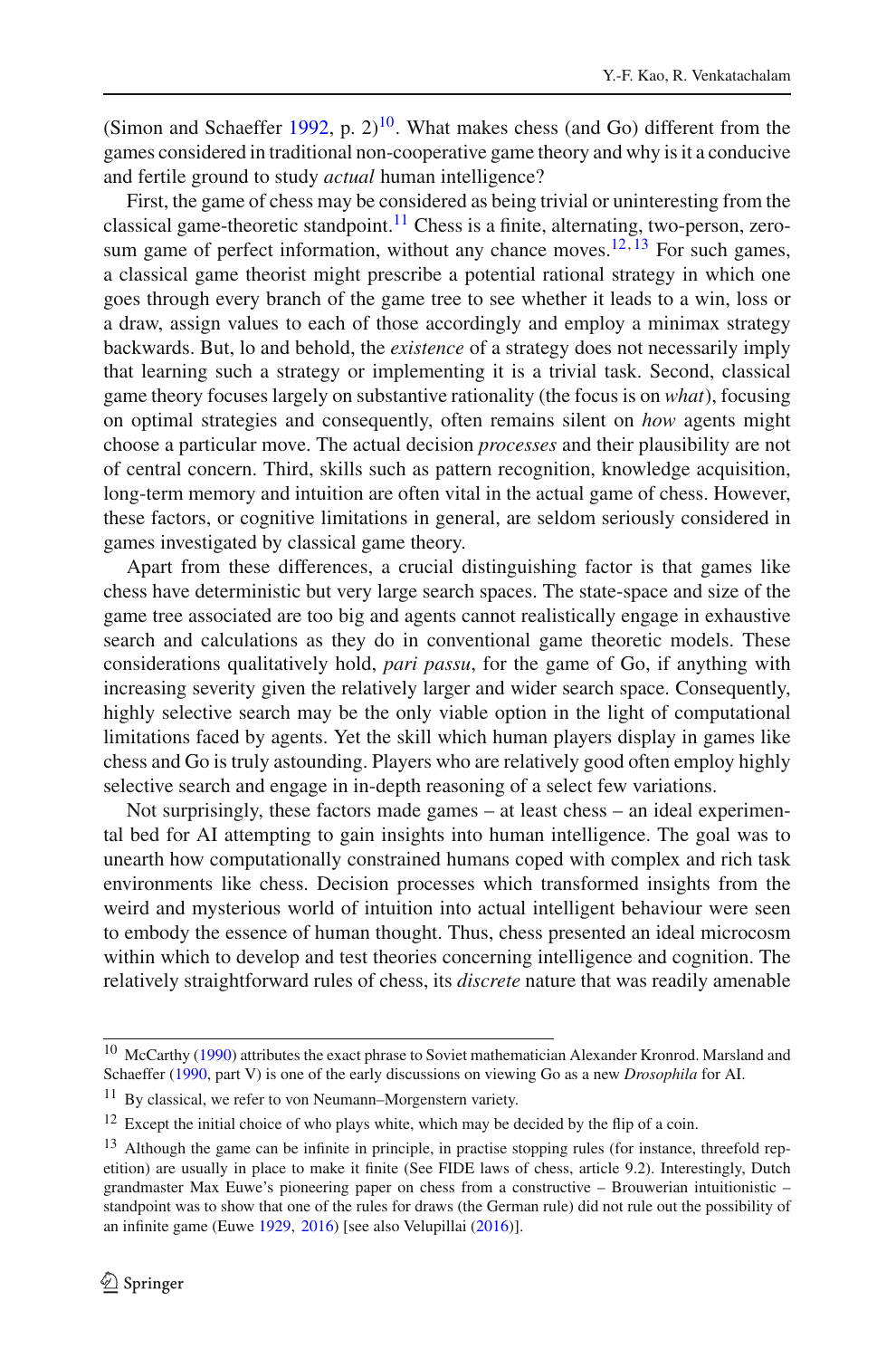to analysis by *digital* computers together with centuries of accumulated knowledge together cemented the position of chess as a testing bed for AI. Newell and Simon, who were among the participants in the seminal AI conference in Dartmouth in 1956, shortly declared: 'chess is the intellectual game par excellence.…If one could devise a successful chess machine, *one would seem to have penetrated to the core of human intellectual endeavor*.' (Newell et al[.](#page-19-10) [1958,](#page-19-10) p. 320, italics added).

For Simon, human decision makers are constrained by computational limitations while operating in complex environments. In such environments, Simon argued that they are best seen as problem solvers (not maximisers or optimizers), who in turn are characterized as *Information Processing Systems* (IPS) performing symbolic manipulations (Newell and Simo[n](#page-19-0) [1972,](#page-19-0) pp. 4–13 and ch. 14). They engage in a structured search in the problem space and only the relevant aspects of the task environment are represented while structuring. The possibility of optimization or rational play is out of reach for such players in these complex problems. Unlike those agents in classical game theory who maximize or optimize, these agents can *satisfice* at best.<sup>14</sup> According to him, 'The task is not to characterize optimality or substantive rationality, but to define strategies for finding good moves – procedural rationality' (Simon and Schaeffe[r](#page-20-1) [1992\)](#page-20-1). All of these render Simon's research program a completely different character from that of von Neumann–Morgenstern approach.

In chess,the practical amount of computation feasible for players and the inability to exhaustively search the entire search space creates a wedge between the best moves in the shorter and longer horizons. The task of choosing *a*'best move' to respond to a given problem on the board involving a smaller search space may differ from strategy or choices which might be better when the entire course of the game, i.e., when larger search spaces (or horizons) are considered.<sup>[15](#page-6-1)</sup> This is because the actual search space under consideration by the problem solver varies over different stages of the game. The oft-discussed distinction between well-structured and ill-structured problems can be understood in terms of this wedge. According to this view, the actual problems presented to agents are best seen as ill-structured problems that are continually transformed into well-structured problems. These transformations in structuring the problem representation and using relevant heuristics for a particular representation are at the core of problem solving (Simo[n](#page-19-11) [1973](#page-19-11), p. 185–187). It is here that the notion of learning in Simon becomes evident:

<span id="page-6-0"></span><sup>&</sup>lt;sup>14</sup> Incidentally, Herbert Simon's centennial year also coincides with the 60th anniversary of the first appearance of the term *satisficing* (Simo[n](#page-19-12) [1956](#page-19-12)) in the published literature.

<sup>15</sup> Smale [\(1976,](#page-20-3) p. 288) makes an important observation in this context:

<span id="page-6-1"></span>I like to make an analogy between "Theory of Value" and the game theoretic approach to chess. The possible strategies are laid out to each player in advance, paths in a game tree, or a set of moves, one move to each position that could possibly occur. Each player makes a single choice of strategy. The strategies are compared and the game is over. Of course, chess isn't played like this. …

In fact even the very best chess players don't analyze very many moves and certainly don't make future commitments. Their experience together with the environment at the moment (the position), some rules of thumb and some other considerations lead to decisions on the playing board.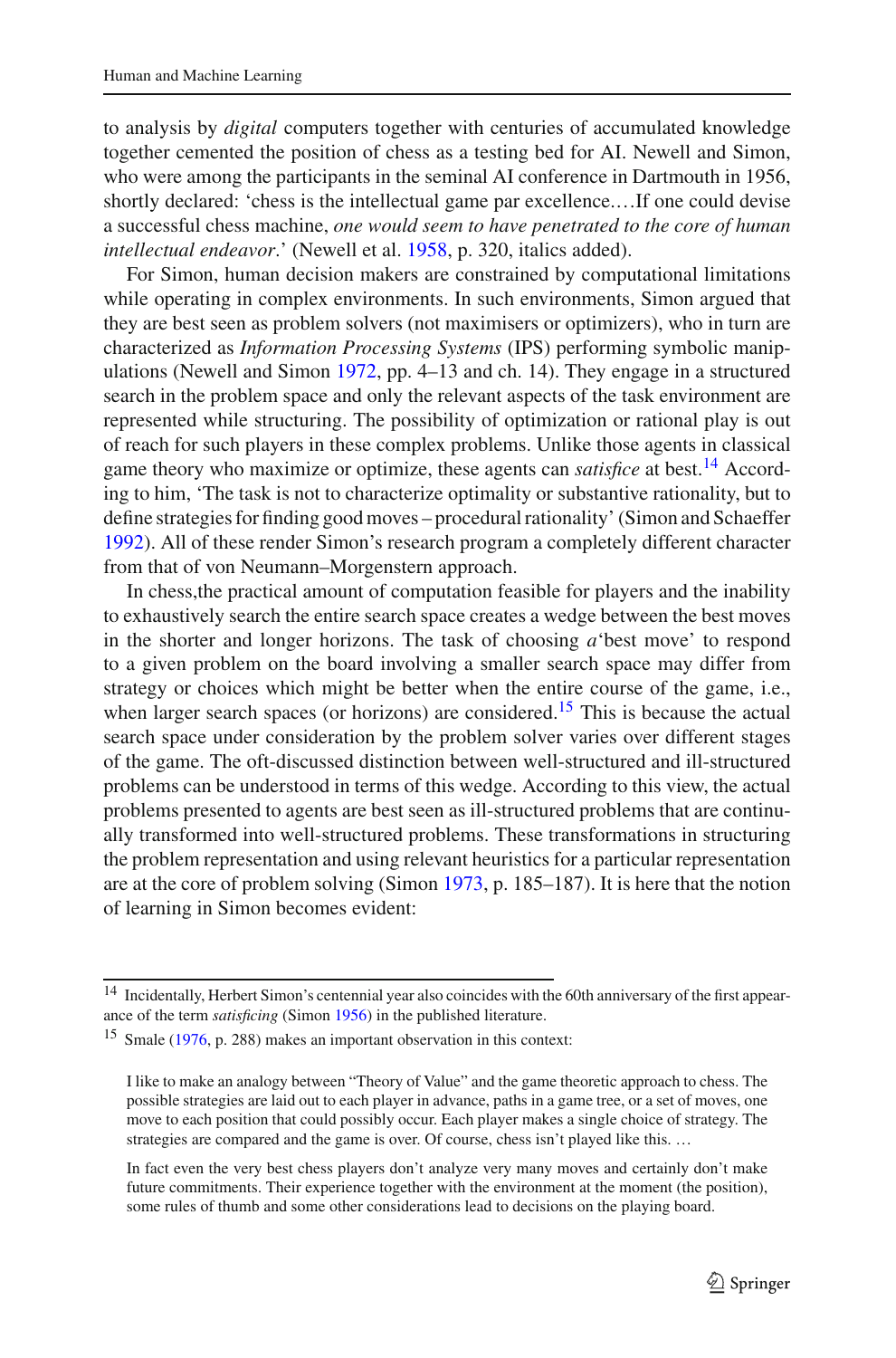If the continuing alteration of the problem representation is short-term and reversible, we generally call it "adaptation" or "feedback", if the alteration is more or less permanent (e.g., revising the "laws of nature"), we refer to it as "learning". Thus the robot modifies its problem representation temporarily by attending in turn to selected features of the environment; it modifies it more permanently by changing its conceptions of the structure of the external environment or the laws that govern it.

Borrowing from Miller, Simon postulated that learning involves an increasing complexity of informative cognitive representations, or chunks in the long-term memory. Since short-term memory is rather limited, the number of chunks that agents can handle at any given point in time cannot be more than a handful (seven plus or minus two according to Miller). A learned or an expert player is seen as employing processes that recall only a few, but increasingly complex chunks (or groups) from her long term memory. In addition to this, Newell and Simon also distinguish between adaptive changes in heuristics in the short and long-run. For them, learning is a change in the repertoire of heuristics itself and not just a change in specific heuristics that are actively guiding a search. Thus, learning from a Simonian standpoint can be seen as a mixture of (i) increasing nuance in structuring problems, (ii) the ability to group relevant information or knowledge into chunks in the long-term memory and (iii) reshaping the repertoire of heuristics that can be employed to chose a good move for the problem at hand (Simo[n](#page-20-4) [1979](#page-20-4), p. 167). When Simon speaks about learning, note however that there is no reference to equilibrium of any sort or a presumed movement towards it.

It is quite evident that the approaches of classical game theory and Simon are drastically different. Taking the route of classical game theory, one would consider a simplified approximation of the actual game, and focus on a game-theoretic optimum for that approximation. Simon's route was to depart more 'from exhaustive minimax search in the approximation and use a variety of pattern-recognition and selective search strategies to seek satisfactory moves'(Simon and Schaeffe[r](#page-20-1) [1992,](#page-20-1) p.16). The second approach to game theory is inherently computational (procedural) and intimately related to the idea of bounded rationality and satisficing.

What is emerging, therefore, from research on games like chess, is a computational theory of games: a theory of what it is reasonable to do when it is impossible to determine what is best - a theory of bounded rationality. - (Simon and Schaeffe[r](#page-20-1) [1992](#page-20-1), p.16)

Before we end this section, two remarks are in order: first, as Simon has clarified in various places, he concerned himself with *procedures* that agents use to solves problems at hand. In this goal-oriented problem-solving set up, agents who are boundedly rational should not be viewed against the benchmark of substantive rationality or utility maximization in economics. Bounded rationality is, in fact, a more general notion and a *procedural* theory that can sufficiently account for bounded rational behaviour can naturally accommodate substantive rationality, but not vice-versa.<sup>[16](#page-7-0)</sup> They are best

<span id="page-7-0"></span><sup>16</sup> See (Velupilla[i](#page-20-5) [2012](#page-20-5), ch.12. sec. 3) and Kao and Velupilla[i](#page-19-13) [\(2015](#page-19-13)) for more detailed arguments.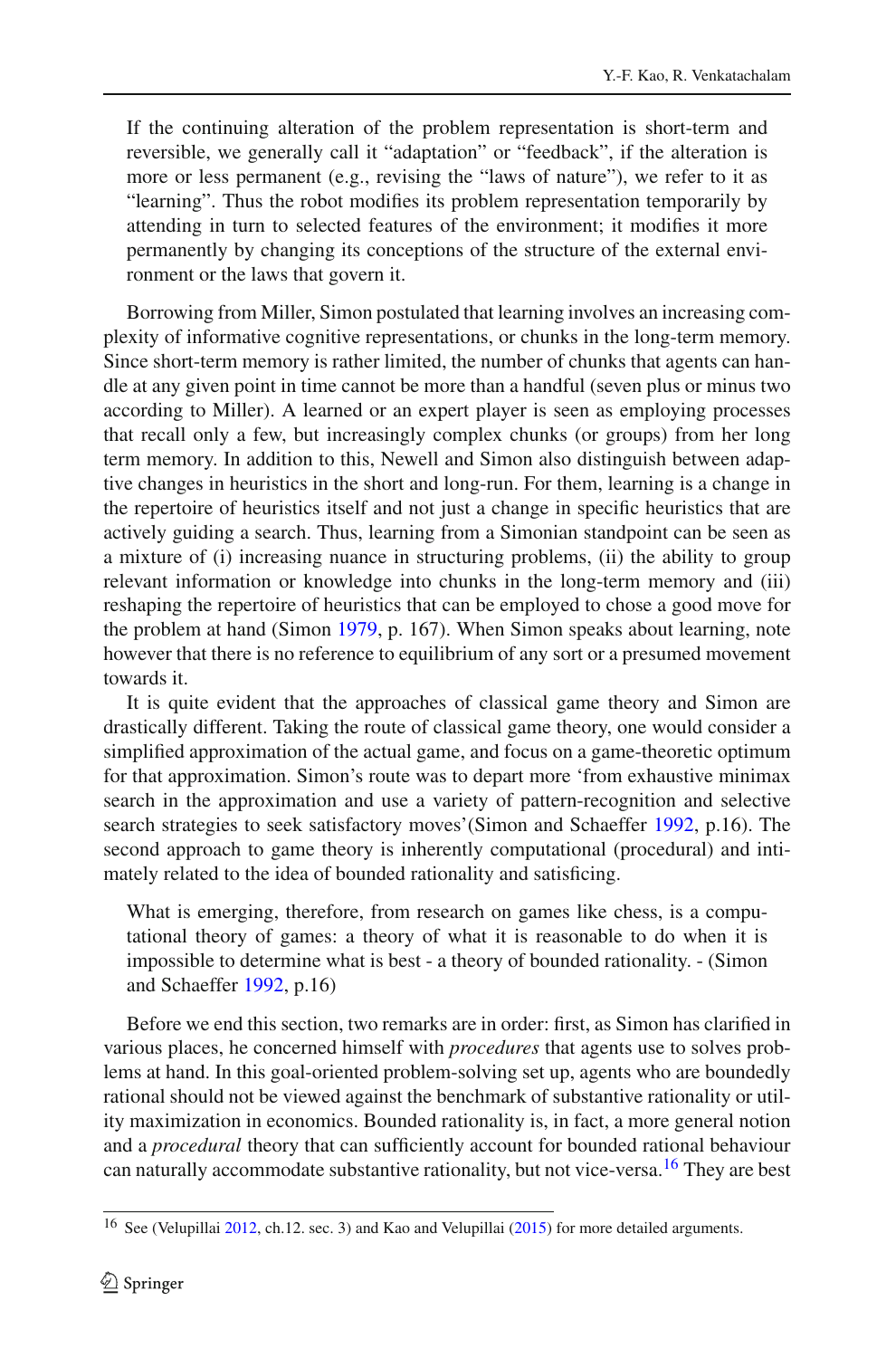viewed as different approaches altogether. Second, considering the computational limitations of the decision maker alone does not make the approach Simonian since it is insufficient to understanding the nature and emergence of procedural rationality. For Simon, the complexity of the task environment and the practical limitations on the computational capabilities of the agent are equally important.<sup>[17](#page-8-1)</sup>

## <span id="page-8-0"></span>**3 Computation and Models of Learning**

In the previous section, we noted that Simon's approach was explicitly computational and his focus was on procedural rationality. What exactly is a *procedure* or *method* that agents can use for solving problems or learning? Efforts to characterize the idea of intuitive calculability in terms of a formal notion gave rise to several definitions of an *effective method* in the early 1930s, which were later proved to be equivalent. Intuitive or effective calculability was seen to be encapsulated by the mathematical notion of computability. Turing's formulation of this notion, in what came to be known as a *Turing machine*, presents one of the simplest yet powerful models of computation. The Church-Turing *thesis* (not a theorem) claims that the class of functions that are intuitively computable is same as the class of functions that are recursive or Turing computable. For a decision maker to be *procedural* in this framework, one needs char-acterize an agent with a model of computation (for instance, a Turing machine).<sup>[18](#page-8-2)</sup> The *process* of decision making is then one of solving problems *algorithmically* (Velupilla[i](#page-20-5)  $2012$ ).<sup>[19](#page-8-3)</sup>

Before we discuss computable learning in games, brief remarks on computability in games is apposite. The first step in a computable approach to studying games would require that game theoretic models be cast in appropriate recursion-theoretic or constructive formalisms[.20](#page-8-4) Classical game theory is replete with games whose decision rules and strategies are non-effective and non-constructive. Making these games conducive to analyse procedural and computational aspects would mean effectivising these games: i.e., identifying and replacing the source of non-effectivities and

<span id="page-8-1"></span><sup>17</sup> In this regard, studies that capture computational limitations of agents by viewing agents as *finite* automata (Papadimitriou and Yannakaki[s](#page-19-14) [1994](#page-19-14)) or those that include computational costs (more precisely the complexity or the number of states of finite automata that agents employ to execute their strategy) in the utility of agents (Rubinstein [1986](#page-19-15)) fall short of being truly Simonian. The same holds for the approach in Halpern and Pas[s](#page-19-16) [\(2015\)](#page-19-16).

<span id="page-8-2"></span><sup>&</sup>lt;sup>18</sup> However, one can equally view agents as constructive mathematicians, as Brouwer would, in which case the notion of an effective procedure or algorithm is not bound by the Church-Turing thesis.

<span id="page-8-3"></span><sup>&</sup>lt;sup>19</sup> Richa[r](#page-20-6)d Thaler, in his account of the making of (modern) behavioural economics (Thaler [2015](#page-20-6), p. 160– 162) refers to the famous Chicago conference in October 1985. While impressed with Kenneth Arrow's talk on rationality, Thaler (and other behavioural economists) seemed to have missed the path that Arrow pointed out in the last few lines of the paper that arose out of that talk:

The next step in analysis, I would conjecture, *is a more consistent assumption of computability in the formulation of economic hypotheses*. This is likely to have its own difficulties because, of course, not everything is computable, and there will be in this sense an inherently unpredictable element in rational behavior. Some will be glad of such a conclusion. (Arro[w](#page-18-10) [1986,](#page-18-10) s398, italics added)

<span id="page-8-4"></span><sup>&</sup>lt;sup>20</sup> It is worth noting that computability and constructivity considerations are not one and the same.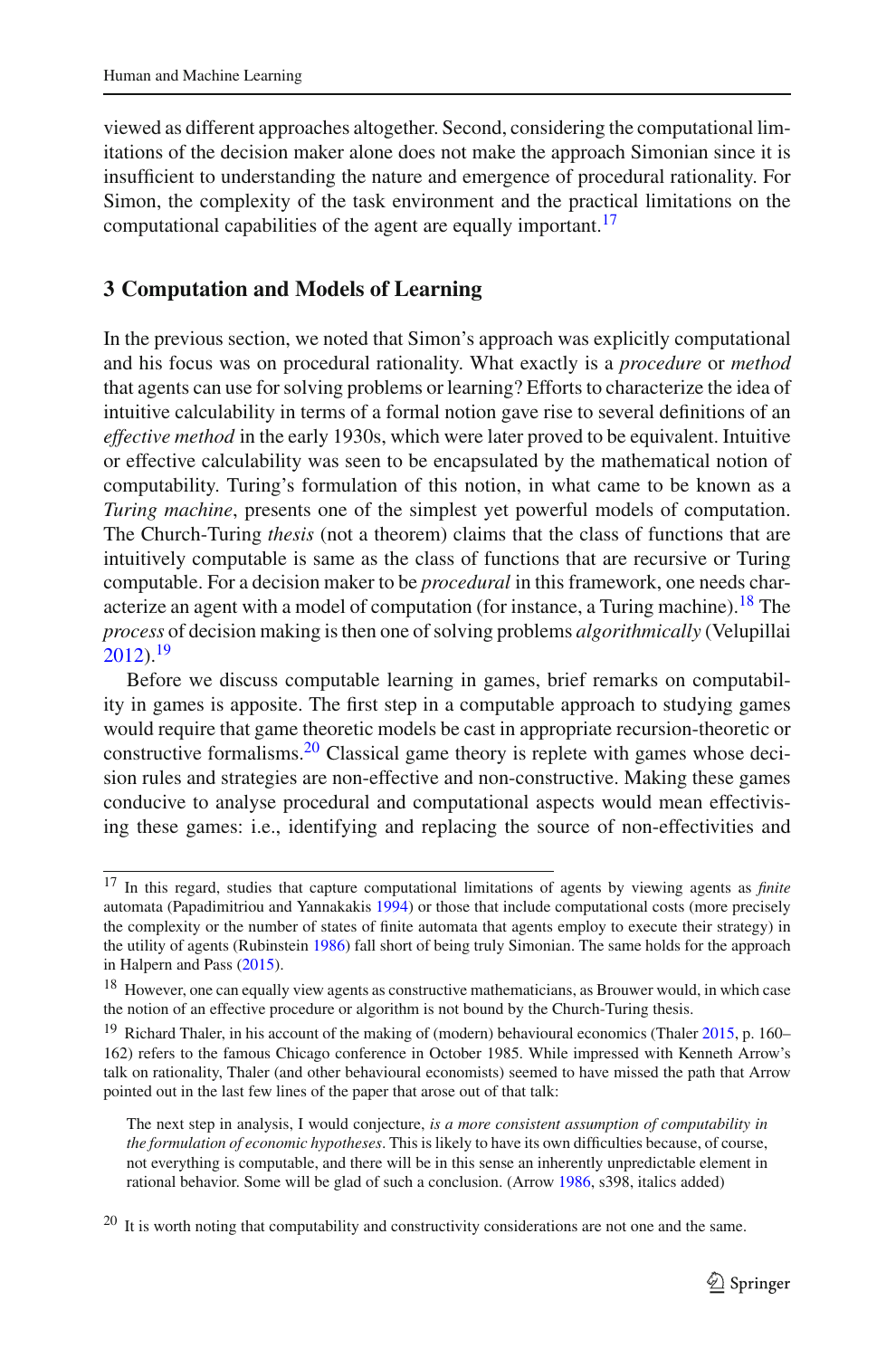couching them in recursion-theoretic formalisms or endowing them with constructive processes. Only after this is done, we can pose questions such as whether a given game is (effectively) playable; if so, whether a best or an optimal strategy, if it exists, can be actually employed by the player.( Even within classical game theory, there are results concerning the (un)computability and computational complexity of Nash equilibria (Prasa[d](#page-19-17) [1997](#page-19-17); Daskalakis et al[.](#page-18-11) [2009;](#page-18-11) Velupilla[i](#page-20-7) [2009;](#page-20-7) Nachbar and Zam[e](#page-19-18) [1996\)](#page-19-18). However, discussing complexity considerations concerning the computation of Nash or other types of equilibria make little sense when discussed in the context of models which are themselves uncomputable.<sup>21</sup>

A notable contribution in *effective games* has been by Rabi[n](#page-19-19) [\(1957](#page-19-19)). A fertile interpretation of effective games in terms of a more general class of arithmetic games is presented in (Velupilla[i](#page-20-8) [2000](#page-20-8), ch.7). Rabin's theorem is particularly relevant to the discussion in the subsequent sections concerning learning. Intuitively, it asserts that there exist finite, determined, perfect information games '*in which the player who in theory can always win cannot do so in practise because it is impossible to supply him with effective instructions regarding how he should play in order to win*' (Rabi[n](#page-19-19) [1957,](#page-19-19) p. 148).

In this backdrop, we will consider two major approaches to learning that are viewed as being computational and outline the differences between these two.

## **3.1 Computable Learning**

First, we consider a class of models related to the learning paradigm proposed by Gol[d](#page-19-20) [\(1967\)](#page-19-20) and further developed in Osherson et al[.](#page-19-21) [\(1986\)](#page-19-21). This was primarily intended as a model for understanding language acquisition by children. The necessary elements for describing this learning paradigm include a learner, hypotheses, the environment in which learning takes place and finally that which needs to be learned: a language. All of these necessary ingredients are formalized in terms of natural numbers: languages are seen as a set of natural numbers $(N)$ , more specifically to recursively enumerable subsets of *N*. Hypotheses or learner's conjectures are identified with Turing machines, environments with texts, which are sequence of natural numbers. Learners in this model are viewed as functions which convert the finite evidence available into theories. Both evidences and theories are interpreted in terms of natural numbers, and hence the mapping is from  $N \to N$ . In this framework, learning is interpreted as being successful if the learner's hypotheses stabilize and become accurate. More precisely, successful learning means *identification in the limit* – conjectures are made and refuted until they converge.

The learning function, in general, can be recursive or non-recursive, thus not merely restricted to a set of partial and total recursive functions. If such a restriction were to be placed in the context of human learning, then it can be related to a (rather strong) position that identifies *all* human thought and intellectual activities as being simulable by a Turing machine. However, imposing computability constraints in learning functions can help identify boundaries and limits of algorithmic reasoning. In this paradigm,

<span id="page-9-0"></span><sup>21</sup> For example, models in which there are a uncountable infinity of strategies where preferences are defined.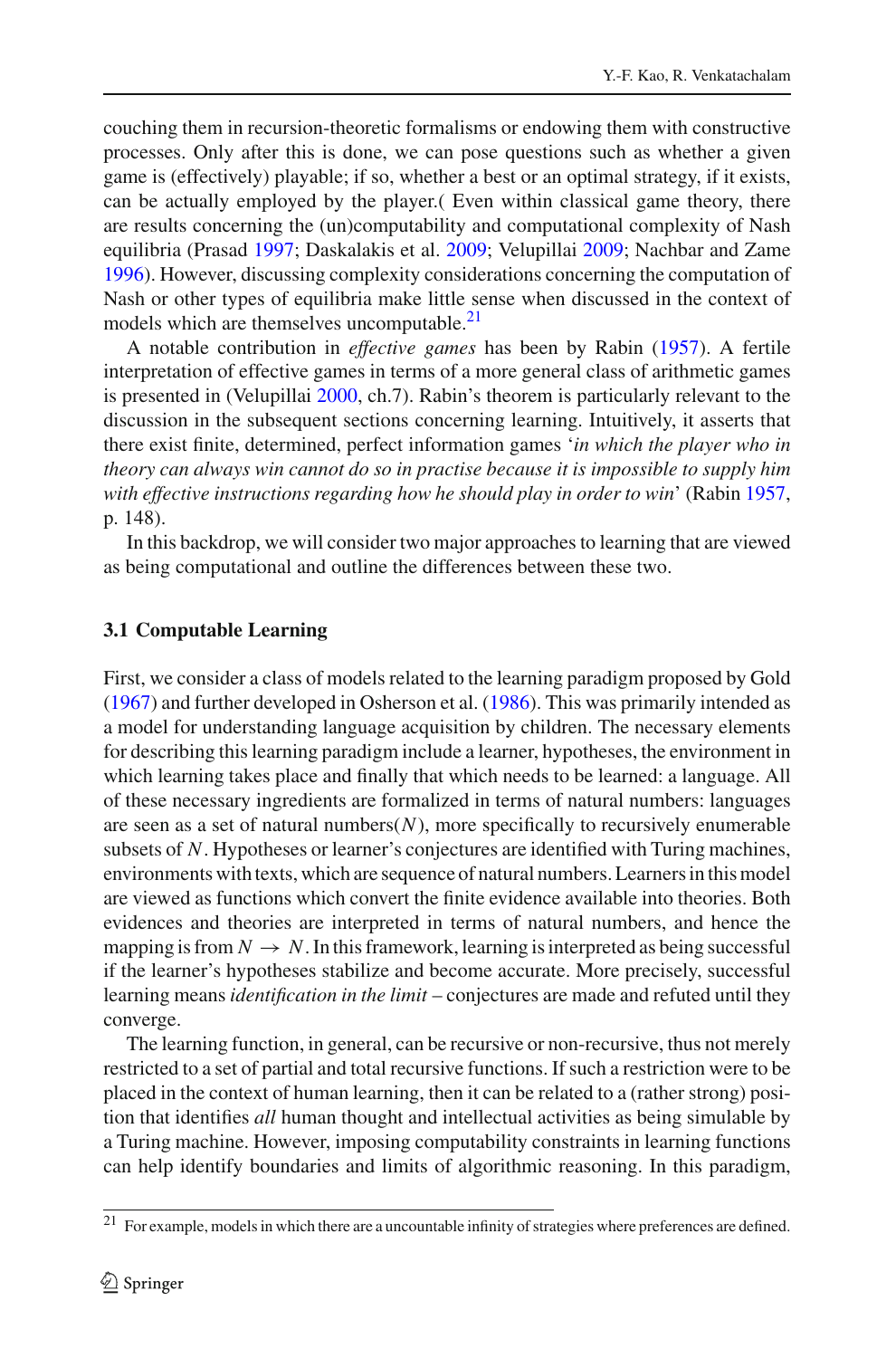learning can viewed as an act of inductive inference where a learner *infers* theories from the finite evidence that is available. This can also be interpreted in terms of the modern theory of inductive inference proposed by Ray Solomonoff (Velupilla[i](#page-20-8) [2000,](#page-20-8) ch: 5.2), which is grounded in recursion theoretic ideas. In the context of this paper, this could be viewed as a game played against nature where agents are provided with sequences of information at different stages as the play evolves. Although appealing at a theoretical level, one potential drawback of this paradigm could be that it may only have limited applicability to study empirical data arising from actual games since it lacks explicit efficiency bounds. In principle, this convergence can take an infinite amount of time. $22$ 

### **3.2 Computational (Statistical) Theories of Learning**

The second class of learning models that we will discuss are collectively referred to as computational learning theories or statistical learning theories. These are also often referred to as machine learning models. Most of these models focus on learning from actual data and are geared towards making predictions or classifications. Typically, the task is to find the underlying functional relationships that characterize the data. To see this in a bit more detail, let *X* be the input data set and *Y* be some output measure. In the case of *supervised* learning, the task is to infer or approximate the functional relationship between the input-output pairs  $(X, Y)$  based on the features in  $X$  with an eye on predicting or classifying new data based on this approximation. The learning agent (or a digital computer) is rendered with abilities to learn from data without explicit or detailed programming. The act of learning involves the formulation and alteration of this prediction model, call it  $f$ , by minimizing the error. In the case of unsupervised learning, the task is to uncover hidden structures within a given dataset *X*, without a training sample to rely on.

Examples of supervised learning methods include Gaussian kernels, linear and logistic regression, linear discriminant analysis, separating hyperplanes, Bayesian methods, classification trees and regression trees among others. Examples of unsupervised learning methods include various clustering algorithms such as k-means, hierarchical clustering, to name a few. An important learning model that features in both supervised and unsupervised categories is artificial neural networks.<sup>23</sup> There are also ensemble learning methods which use a collection of learning methods to infer the predictive model in question. Another model of computational learning that is widely employed is reinforcement learning (discussed earlier), which has been found to be extremely useful in devising machines which play games.

Having discussed two major approaches to learning that involve computation, what distinguishes computable and computational models of learning? First, computable learning models resort to the formalisms of computability theory and are endowed

<span id="page-10-0"></span><sup>22</sup> See Spea[r](#page-20-9) [\(1989\)](#page-20-9) for an application of this paradigm in the context of learning rational expectations equilibria.

<span id="page-10-1"></span><sup>&</sup>lt;[s](#page-19-22)up>23</sup> The origins go back to the pioneering paper by McCulloch and Pitts [\(1943\)](#page-19-22) and to the Hayek–Hebb theories on synaptic plasticity.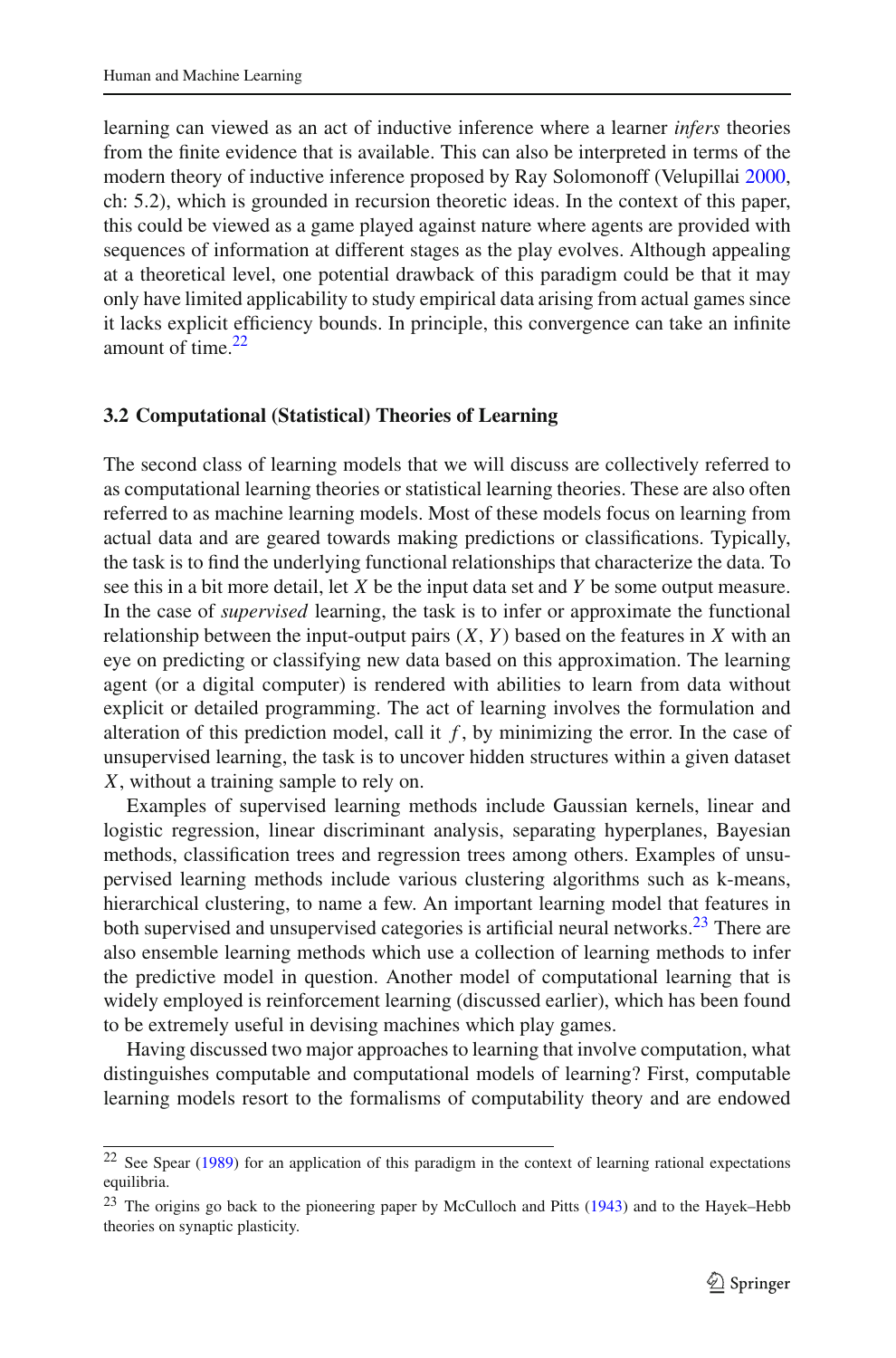with a recursive structure. In contrast, computational or machine learning models are computational in a more narrow, instrumental sense: they rely on algorithmic or computational methods for approximations of their predictive models. Second, one needs to note the assumptions concerning the domains of input and output data. Those in latter models are not natural or rational numbers as in the case of computable learning models, they are almost always real numbers. Thus, computational learning models are closer to *statistical* learning theory, where statistical issues concerning estimation and prediction dominate.

We now return to the employment of these models to learn and play actual complex games in an intelligent fashion. Computers – especially digital computers – playing games has been viewed as a possible window to understanding intelligence from their invention. Alan Turing, the pioneer of computability theory, was one of the early advocates of this idea. His attempts to understanding machine intelligence utilized the idea of a chess-playing digital computer (Turin[g](#page-20-10) [1948](#page-20-10), [1953](#page-20-11)). Turing also went on to construct one of the first ever chess playing programs.<sup>24</sup> Other early chess playing programs such as the Los Alamos program, Bernstein's program and Newell-Shaw-Simon program offered some thrust during the first wave of AI. In particular, Shannon's typology of solutions to prune large search trees – through either brute force (Type-A) or through intelligent heuristics performing selective search (Type-B) – set out two distinct approaches to constructing chess playing programs.

Simon's view was that both for humans and machines, reliance on intelligent heuristics for highly selective search was important. Simon and Newell's approach focused on symbolic representations of the problem and on information and manipulations of these strings of symbols. It is now broadly referred to as Classical AI, symbolic-AI or the Good Old-Fashioned Artificial Intelligence (GOFAI). This ought be distinguished from sub-symbolic AI, which eschews explicit representation. For sub-symbolic AI, performance alone matters and the computational learning algorithms were not expected to reason like humans do.<sup>25</sup> Artificial neural nets, reinforcement learning and other statistical learning approaches outlined earlier belong to this category. One of the limitations of Gold's learning paradigm which has been pointed out is that, despite its elegance, it lacks practical applicability as a theory. On the other hand, computational models of learning are often applied to a variety of tasks and have been shown to be fairly efficient. One such example of the statistical approach to learning in machines is *Deep Learning* and it has had remarkable success in playing complex games, which is the subject of the following section.

<span id="page-11-0"></span><sup>24</sup> Interest in mechanical (as opposed to digital) chess, of course, goes back a long way in history. Most efforts to build mechanical or analogue chess playing machines achieved rudimentary and not really successful results. Some, as in the case of Wolfgang von Kempelen's infamous *Mechanical Turk*, were purely bogus.

<span id="page-11-1"></span><sup>25</sup> Those who subscribe to *connectionist* view would argue that human-like thinking may not be at the symbolic level and instead believe that information is stored in networks in terms of connections and their strengths. This debate about what constitutes the correct representation yet to be settled.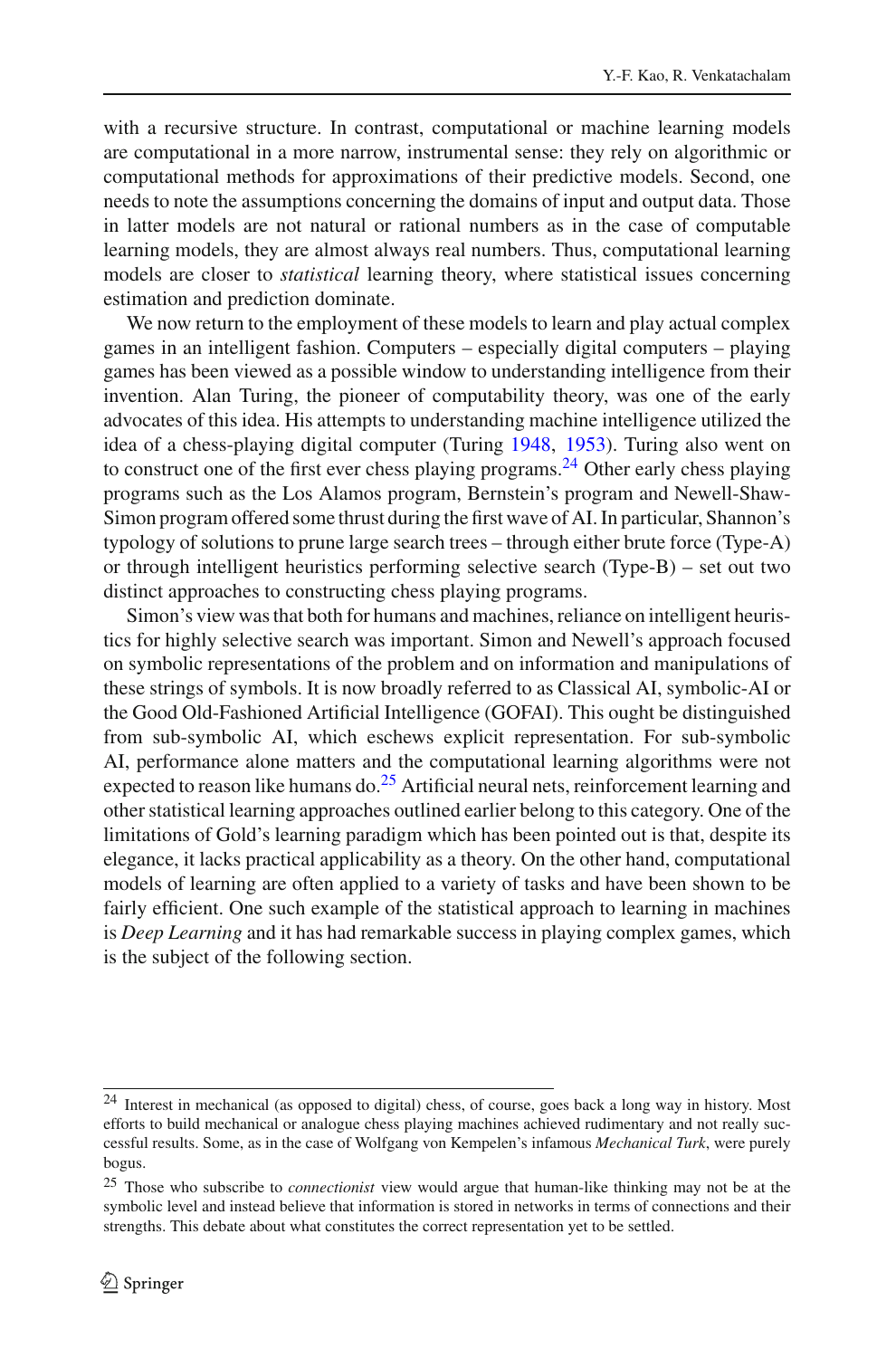## **3.3 Deep Learning and Go**

Until recently, the game of Go was regarded as one of the few unconquered frontiers of AI. The features that made it one of the most challenging games for machine play is its enormous search space – which is much larger than chess – and the notoriously difficult issues concerning positional evaluation on the board. Go is shown to be PSPACE-Hard (Lichtenstein and Sipse[r](#page-19-23) [1980](#page-19-23)) and that no PSPACE algorithm can exist (Robso[n](#page-19-24) [1983\)](#page-19-24) for  $Go.26$  $Go.26$  Brute-force approaches like those that were relatively successful in chess (in the case of Deep Blue) are believed to be infeasible when it comes to Go. Just like with chess, Go piqued the curiosity of cognitive science and AI researchers with the clear superiority that human beings displayed.<sup>[27](#page-12-1)</sup> However, there has been notable progress in computational learning algorithms employing artificial neural networks to play Go in the recent times. *AlphaGo*, developed by Google DeepMind has recently managed to defeat some of the top Go players in the world. The key idea underlying this success is deep learning, which in turn is a representational learning method. Unlike traditional machine learning, the representations are themselves expressed in a hierarchy of simpler representations (Goodfellow et al[.](#page-19-25) [2016,](#page-19-25) pp. 5–10) and these different layers of features and mapping from features to output are to be learned from data.

A sketch of the strategy and architecture of *AlphaGo* in a bit more detail may be useful here. Let us consider a board game like chess and let *b* and *d* be the breadth and depth of game. Then there is approximately  $b^d$  sequence of moves possible. Since this number, i.e.,  $b^d$ , for the game of Go is a very large and an exhaustive search is practically impossible even for very powerful machines. Type-B strategies, which were outlined Shannon's initial proposal (to constructing chess programs) to reduce the effective search space become important and indispensable. The main innovation in AlphaGo is the way in which this depth and breadth reduction is achieved using convolutional neural networks and the use of Monte Carlo Tree Search (Silver et al[.](#page-19-1) [2016\)](#page-19-1). Go, in this setting, is viewed as an alternating Markov game between two players. The probability distribution over possible legal actions at any given state is referred to as *policy*. *Value function* of the game refers to the expected outcome, provided that the actions by both are selected in accordance with the policy. $^{28}$  It employs a *value network* for evaluating different positions and the moves are then selected using a *policy network*.

In terms of the process, first, real life expert Go games (160,000 games, consisting of 29.4 million moves) are fed as input to train the policy network, which is a con-

<span id="page-12-0"></span><sup>&</sup>lt;sup>26</sup> The problem posed i[n](#page-19-24) Robson [\(1983\)](#page-19-24) is "given an arbitrary Go position on an  $n \times n$  board, determine the winner". That is, deciding whether Black or White has winning strategy at an arbitrary position is practically infeasible.

<span id="page-12-1"></span><sup>&</sup>lt;sup>27</sup> F[o](#page-19-26)r a more elaborate discussion on Go, especially from the Classical AI standpoint, see (Kao [2013,](#page-19-26) ch. 5).

<span id="page-12-2"></span><sup>&</sup>lt;sup>28</sup> Existence of unique, optimal value function for such zero-sum games have been used to argue that minimax type strategies can be employed in principle and the outcome can be determined if both players follow perfect play (Silver et al[.](#page-19-1) [2016](#page-19-1)). The problems with performance are seen to be solely emerging from the act of approximating value functions. The theorem in Rabi[n](#page-19-19) [\(1957](#page-19-19)) is worth remembering in this context.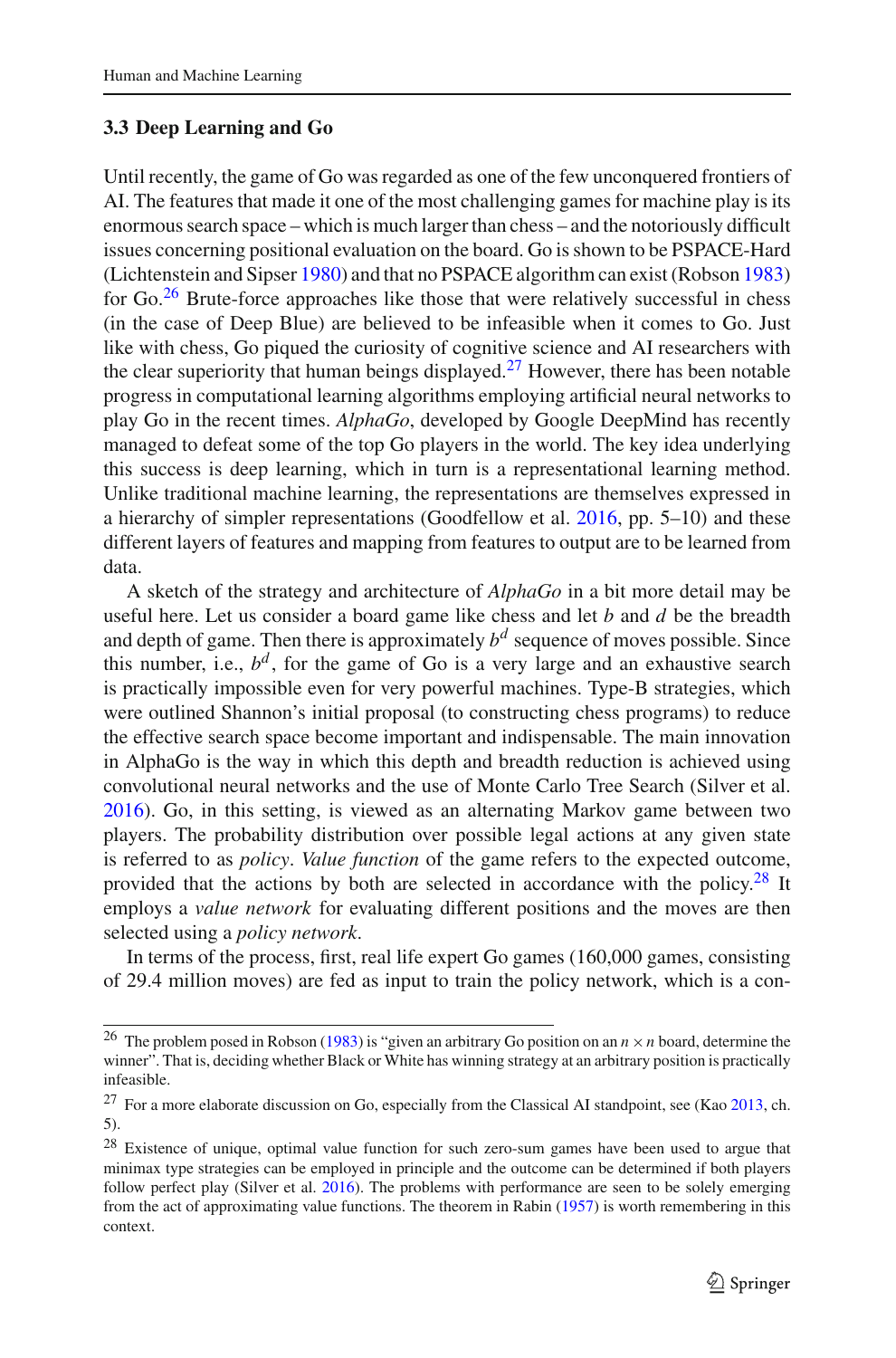volutional neural network. The output of this supervised learning process, which is a probability distribution over legal actions, is then fed as initial input into another policy network which employs reinforcement learning for improvement. This reinforcement learning policy network undertakes self-play and generates a new policy, which is an improved probability distribution over legal moves. Using this policy as an input, the value networks predict the expected outcome of the game (a single scalar value) using regression from a given position on the board. The actions then are selected based on a search algorithm (MCTS) that combines both policy and value networks.<sup>[29](#page-13-1)</sup> Similar deep learning approaches have also had considerable success in games like chess and Atari (La[i](#page-19-27) [2015;](#page-19-27) Mnih et al[.](#page-19-28) [2015\)](#page-19-28).

Even within the computational modes of learning and playing games that we have discussed, two distinct conceptual approaches to learning can be categorized. First, learning as understood in machine learning models, involving an alteration of the internal configurations, prediction models and associated parameters without much interference or explicit instructions. Performance alone matters in this approach. Second, along the lines advocated by Simon, learning involves a permanent alteration in the repertoire of heuristics to guide search and actions of an IPS, involving knowledge acquisition and increasing complexity of perceptual chunks. This involves explicit programming of the rules and pays attention to both performance and the correspondence of processes to those implemented by an actual human player.

## <span id="page-13-0"></span>**4 Human and Machine Learning: Lessons from Chess and Go**

Deep Blue plays very good chess–so what? Does that tell you something about how we play chess? No. Does it tell you about how Kasparov envisions, understands a chessboard? …I don't want to be involved in passing off some fancy program's behavior for intelligence when I know that it has nothing to do with intelligence. And I don't know why more people aren't that way. (Somer[s](#page-20-12) [2013](#page-20-12))

Given the success of various deep learning algorithms, one naturally wonders whether we are finally closer to understanding how *human* cognition and learning works. However, despite the impressive performance by machine learning methods in games like Go and chess, they do not seem to shed enough light on *how* human beings decide and learn in real life.

First, note that the features that are well known to characterise humans – limitations on information processing capabilities, attention, short-term memory – and their learning processes are not shared by these programs. This omission of psychological characteristics poses difficulties in inferring corresponding human learning mechanisms based on performance alone.

Second, human-like or even superhuman performance of these machine learning programs should not be confused with them being 'explanations' of actual human learning. While their achievement may be impressive, they provide little or no expla-

<span id="page-13-1"></span><sup>&</sup>lt;sup>29</sup> For a more detailed description of the methods, see Silver et al[.](#page-19-1)  $(2016)$  $(2016)$ .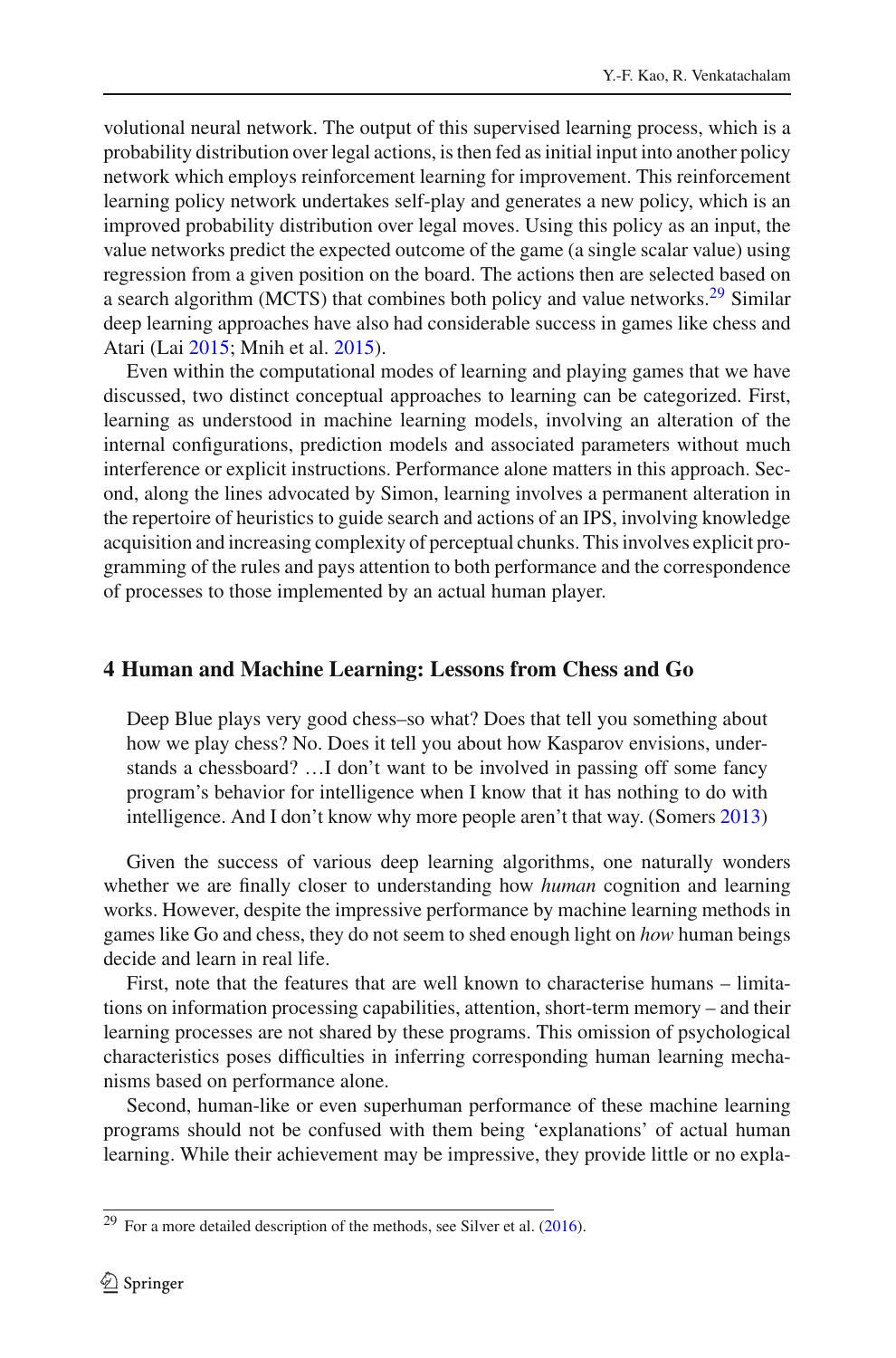nation regarding how human beings reason and learn. Kasparo[v](#page-19-29) [\(2017](#page-19-29)) points precisely to this concern:

We confuse performance – the ability of a machine to replicate or surpass the results of a human – with method, how those results are achieved. This fallacy has proved irresistible in the domain of higher intelligence that is unique to *Homo Sapiens*.

There are actually two separate but related versions of the fallacy. The first is "the only way a machine will ever be able to do X is if it reaches a level of general intelligence close to a human's." The second, "if we can make a machine that can do X as well as a human, we will have figured out something very profound about the nature of intelligence. (Kasparo[v](#page-19-29) [2017,](#page-19-29) p. 26)

One might argue that these programs can be viewed as imitating the ways in which underlying neural architectures in our brains aid learning and recognition of patterns. In other words, they belong to the '*as if*' category. However, this may not be a compelling argument, at least as yet, since we have not been able to conclusively verify such a claim. Also it is worth noting that the computational power of artificial neural networks – convolutional or not – do not exceed those of Turing machines. Insofar as one accepts the thesis that all intuitively calculable functions (by humans) are Turing computable and that all human decision making and learning are through computational processes (in the sense of digital computation), $30$  theoretically uncomputable problems concerning learning still remain beyond the reach of human beings.<sup>[31](#page-14-1)</sup>

Third, one of the important characteristics of human learning processes is that it is terribly slow. This may be related to the specific information processing character of the human beings. For modern machine learning programs, efficiency is a key criterion and they do not focus on explaining the causes for these peculiarities in learning and why they are unique to human beings.<sup>32</sup> This was to be a priority for machine learning according to Simon. In Simon [\(1983,](#page-20-13) p. 26), he makes a useful distinction concerning two goals of AI that may be of worth pointing out here:

Artificial intelligence has two goals. First, AI is directed toward getting computers to be smart and do smart things so that human beings don't have to do them. And second, AI (sometimes called cognitive simulation, or information processing psychology) is also directed at using computers to simulate human beings, *so that we can find out how humans work* and perhaps can help them to be a little better in their work - (italics added)

<sup>&</sup>lt;sup>30</sup> One implicitly assumes this while using computational methods to understand cognition and learning.

<span id="page-14-1"></span><span id="page-14-0"></span><sup>31</sup> These may be strong assumptions. Further, these only indicate the boundaries concerning what can and cannot be solved using algorithmic methods. That does not mean that human beings cannot or will not find creative ways to solve these problems or learn through non-recursive means. Further complications ensue if one considers analogue computation and constructive methods that do not presuppose the Church-Turing thesis.

<span id="page-14-2"></span> $32$  As Simon [\(1983,](#page-20-13) p. 26) notes: "It should give us some pause, when we build machine learning systems, to imagine what can possibly be going on during all the time a human being is mastering a "simple" skill."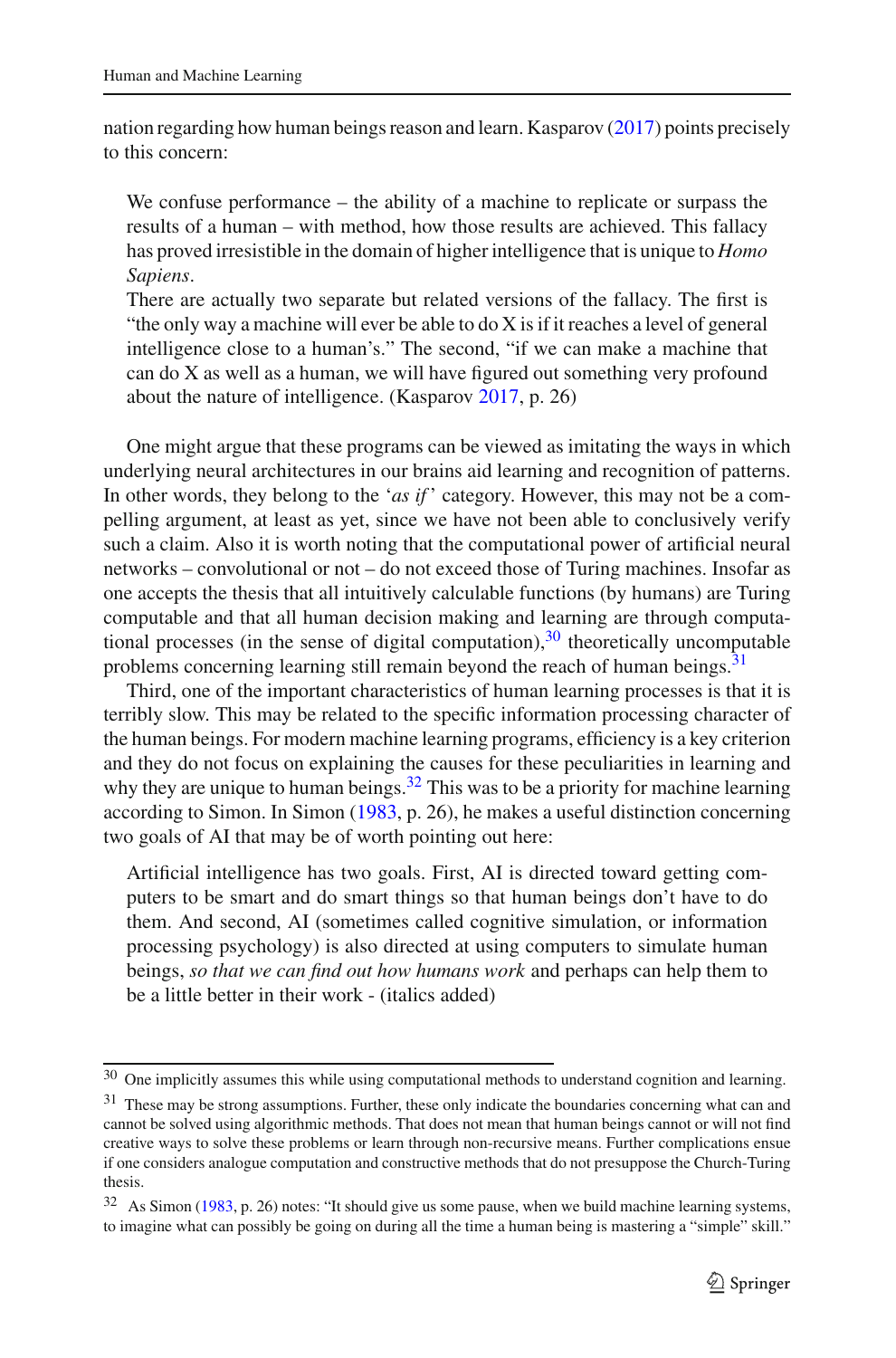Fourth, a hallmark of human learning is that they rely heavily on the use of analogical reasoning while learning. Human beings routinely employ analogies across different problem domains. This clearly is a sign of intelligent behaviour that is missing in machine learning such as deep learning. They are often designed for a specific problem and focus on associations rather than analogy.

Fifth, the essence of human learning on the other hand can be seen as an accumulation of a set of principles or models that can employed across problem domains. The role of pattern recognition may be an important component of learning in human beings, but it is by no means the only feature involved. Human learning activity seem to involve continuously building causal models of reasoning (however imperfect they may be), deducing patterns and also a component involving finding meta-patterns in inferential procedures underlying pattern deduction across a variety of problems. This meta-level transferability of knowledge is rarely captured in many of the machine learning models that we have discussed above. Learning, seen this way, is about extract-ing, retaining and transferring knowledge and interesting patterns.<sup>[33](#page-15-0)</sup>

Sixth, constructing causal models – or building any model for that matter – necessarily involves excluding a lot of the information in an environment and relying only on a subset that the learner considers relevant. In the case of board games, it involves discriminating attention and focusing only on those structures that are relevant, and exploring various consequences. This is also what seems to underlie the act of structured search and much of human learning. As Simon points out, human decision making involves human beings structuring what may appear to be a complex problem through relevant representations based on selective features. Learning would then involve the process of refining and enriching these (internal) representations and the associated set of actions or heuristics.<sup>[34](#page-15-1)</sup> In modern machine learning, the role of internal representation of the problem and the task environment is trivialized.<sup>35</sup>

Seventh, an aspect that is often ignored in machine learning models is the role of natural language in learning. Human beings do learn from each other and this often involves communication, mainly through natural language. For instance, specific terms associated with various patterns in Go (or chess) that have been developed and communicated to players over the years as they learn. It helps players drastically reduce descriptive complexity of patterns on the board, remember and recall them easily (Ka[o](#page-19-26) [2013,](#page-19-26) pp. 95–98). This important aspect of human learning where players accu-mulate relevant vocabulary is often absent in machine learning.<sup>[36](#page-15-3)</sup> Thus, for humans,

<span id="page-15-0"></span><sup>33</sup> Stanislaw Ulam [\(1990,](#page-20-14) p. 513) paraphrases this idea through a quote which he attributes to Stefan Banach: 'Good mathematicians see analogies between theorems or theories, the very best ones see analogies between analogies'.

<span id="page-15-1"></span><sup>34</sup> It is well known that when presented with the same chess or Go boards, an expert – or a learned – player perceives it differently than a novice would.

<span id="page-15-2"></span><sup>35</sup> To be precise, convolutional neural networks also rely on (layers of) representations and relevant features for these representations are themselves inferred from large training data. In contrast, psychological factors such as attention play an important part in human players. Also, layered representation is not in the form of explicitly structured knowledge to constitute a useful explanation about learning.

<span id="page-15-3"></span><sup>36</sup> Newell and Simon [\(1972](#page-19-0), pp. 781–782) make a similar point: "In the years required to attain mastership in chess, a player might be expected to acquire a "vocabulary" of familiar sub-patterns comparable to the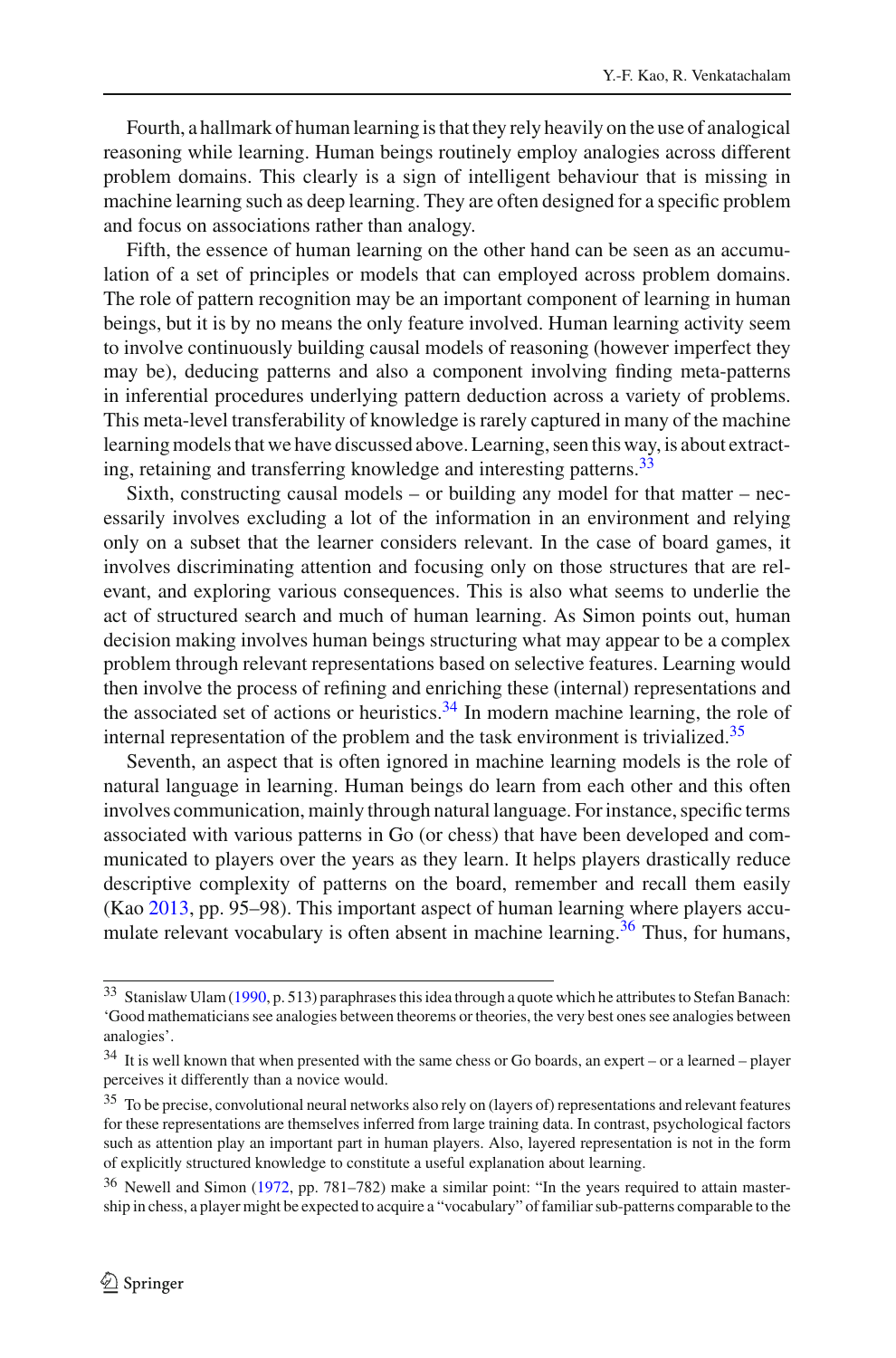learning constitutes more or less a permanent change in their knowledge structure, contents of which can be readily employed in the future, even in entirely different task environments[.37](#page-16-0)

Finally, machine learning algorithms often need a vast amount of data to learn – as in AlphaGo – and in contrast human beings seem to be good at learning from relatively fewer examples. By this, we do not mean human beings necessarily learn faster, but only that they do so with fewer examples. Note that the training sets in the supervised learning in the case of AlphaGo and the knowledge base of *Deep Blue* are in fact actual games of expert human players. The objective behind research on human learning should therefore be one of unearthing processes that lie behind how human beings gain such expertise overtime and not merely using that expertise to build engines that generate human-like performance. It is reasonable to envisage developments that would enable future programs like AlphaGo gaining impressive expertise purely through self-play. An argument can be made about the crucial role of self-play in machine learning programs, justifying it as a plausible way to account for counter-factual or fictitious mental games. However, this argument is tenuous at best since it does not explain how exactly learning occurs and it is silent on the associated change in knowledge structures. Corresponding aspects of human learning, in our opinion, can be better explained through the lens of chunking: increasing modularity and sophistication of chunks in the memory and a refinement in mapping them to appropriate actions and heuristics.

It may argued that programs such as AlphaGo are at least not brute-force based and are akin to Shannon's Type-B programs. There may be some merit to this argument and it is a welcome change. Unlike Deep Blue, they consider much fewer moves while making decisions by pruning the search space using smart heuristics. However, despite this attractive feature, we note that the lack of brute force or the presence of pruning alone does not make it human-like. Instead, it is the nature and contents of these heuristics that need to be taken in to account.

There is another issue that is relevant in this context: how are we to discriminate among many potential machine learning programs that exhibit the same level of performance? We argue that the possibility of executing these learning processes by actual human beings should be the criteria to discriminate between different sufficient explanations. It is here that empirical and experimental studies in cognitive and behavioural psychology would play an important role. Among those computational learning theories which meet the criteria of actual human implementability, preference should be given to *parsimonious* – not merely *simple* – theories[.38](#page-16-1)

Footnote 36 continued

visual word-recognition vocabularies of persons able to read English, or Kanji (or Kanji-pair) recognition vocabularies of persons reading Chinese or Japanese."

<span id="page-16-0"></span><sup>&</sup>lt;sup>37</sup> "Learning denotes changes in the system that are adaptive in the sense that they enable, the system to do the same task or tasks drawn from the same population more efficiently and more effectively the next time". (Simo[n](#page-20-13) [1983,](#page-20-13) p. 28)

<span id="page-16-1"></span><sup>38</sup> We use the terms *simplicity* and *parsimony* in the algorithmic information theoretic sense in which they are used in Simo[n](#page-20-15) [\(2001\)](#page-20-15).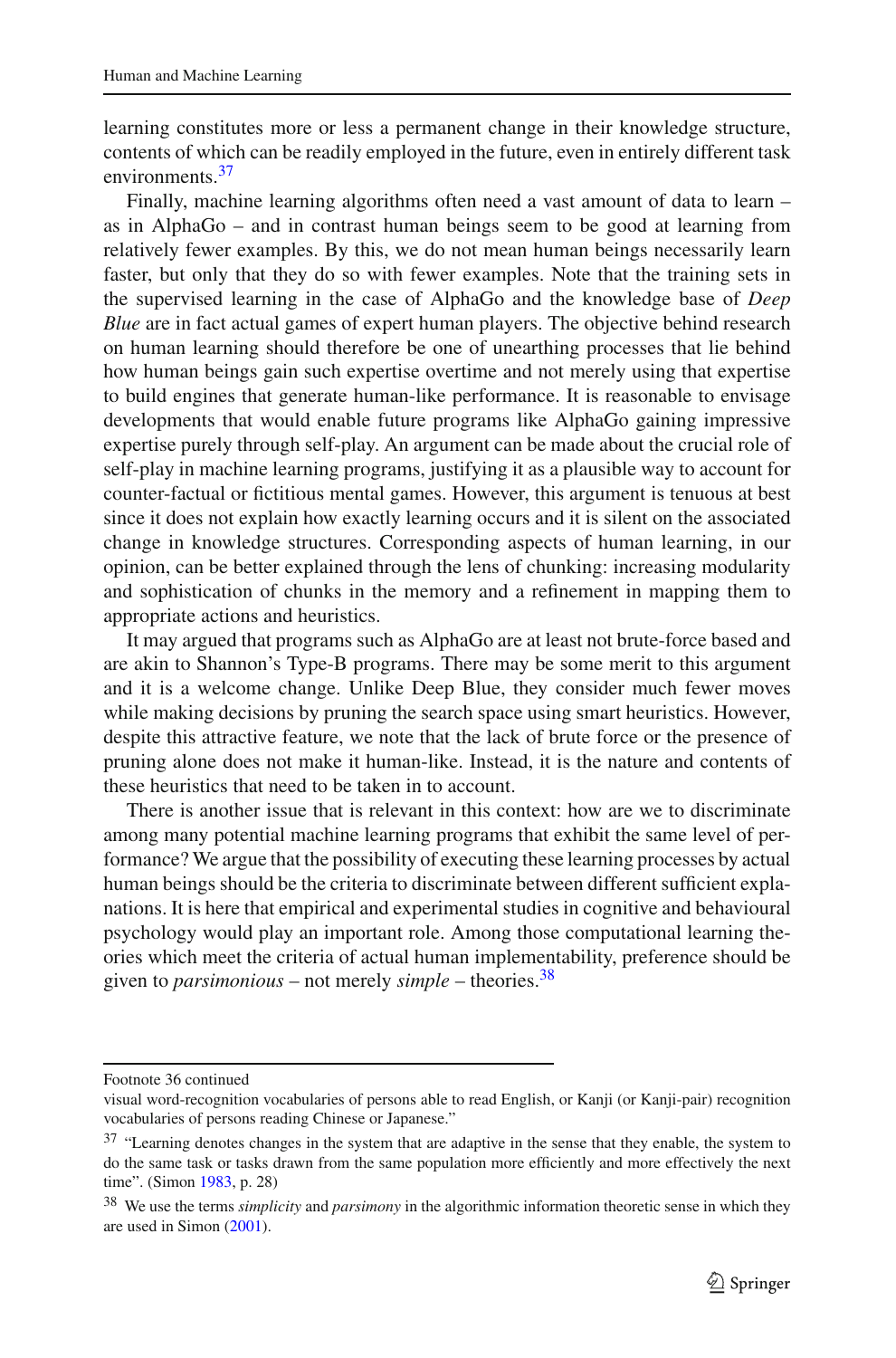#### **4.1 Computational Model Versus Computational Explanation**

This is a grail worthy of a holy quest, especially "explain". Even the strongest chess programs in the world can't explain any rationales behind their brilliant moves beyond elementary tactical sequences. They play a strong move simply because it was evaluated to be better than anything else, not by using the type of applied reasoning a human would understand.

A distinction between a computational *model* and a computational *explanation* in this context may be of use. In a computational model, one strives to describe the behaviour of a system without necessarily implying that the underlying system or its components perform computation. On the other hand, in a computational *explanation*, one explains the behaviour of a system by specific computational processes that are internal to the system (Piccinin[i](#page-19-30) [2015](#page-19-30), p. 60). Differences between Simon's approach to human problem solving and bounded rationality and the contrasting position of modern machine learning programs using deep learning can be seen through this lens. For Simon, the use of computers to learn and play complex games was a 'deliberate attempt to simulate *human thought processes*' (Newell et al[.](#page-19-10) [1958,](#page-19-10) p. 334, italics added). It was not for the chess programs to achieve human-like performances alone. In this sense, one can argue that computational methods were not just reasonable vehicles or devices for modelling for Simon, but they were intended to explain how computationally constrained human beings operate in complex environments.

A few remarks concerning computability and computational complexity in Simon's approach may be pertinent. Although Simon's human problem solving and learning can be legitimately interpreted in terms of computability theory, he himself seems to be uninterested in them. He felt that limits to computability, though relevant as a potential outer boundary for human procedural reasoning, may not be binding or important for actual human decision makers since they are severely constrained in their abilities to compute. He made a distinction between computability *in principle* and practical computability (Simo[n](#page-19-11) [1973,](#page-19-11) pp. 185–186). Similarly, he expressed scepticism about the relevance of results on computational complexity as it mainly addressed worstcase complexity of algorithms. Instead, for him, it was the average-case complexity that human beings encounter in their day-to-day which merits focus (Simo[n](#page-20-16) [2000,](#page-20-16) p. 247).

## **5 Conclusion**

In this paper, we considered the problem of learning by humans and machines with a particular focus on complex board games like chess and Go. These games have been viewed as ideal grounds for understanding the ingenuity of human intelligence and they have been amenable to investigation through computational methods. We surveyed the approaches to learning in classical game theory which resorts to substantive rationality and optimization. We contrasted it with Herbert Simon's approach, which focused on procedural rationality exhibited by boundedly rational agents for whom optimization in such complex environments is out of reach. Given that computational methods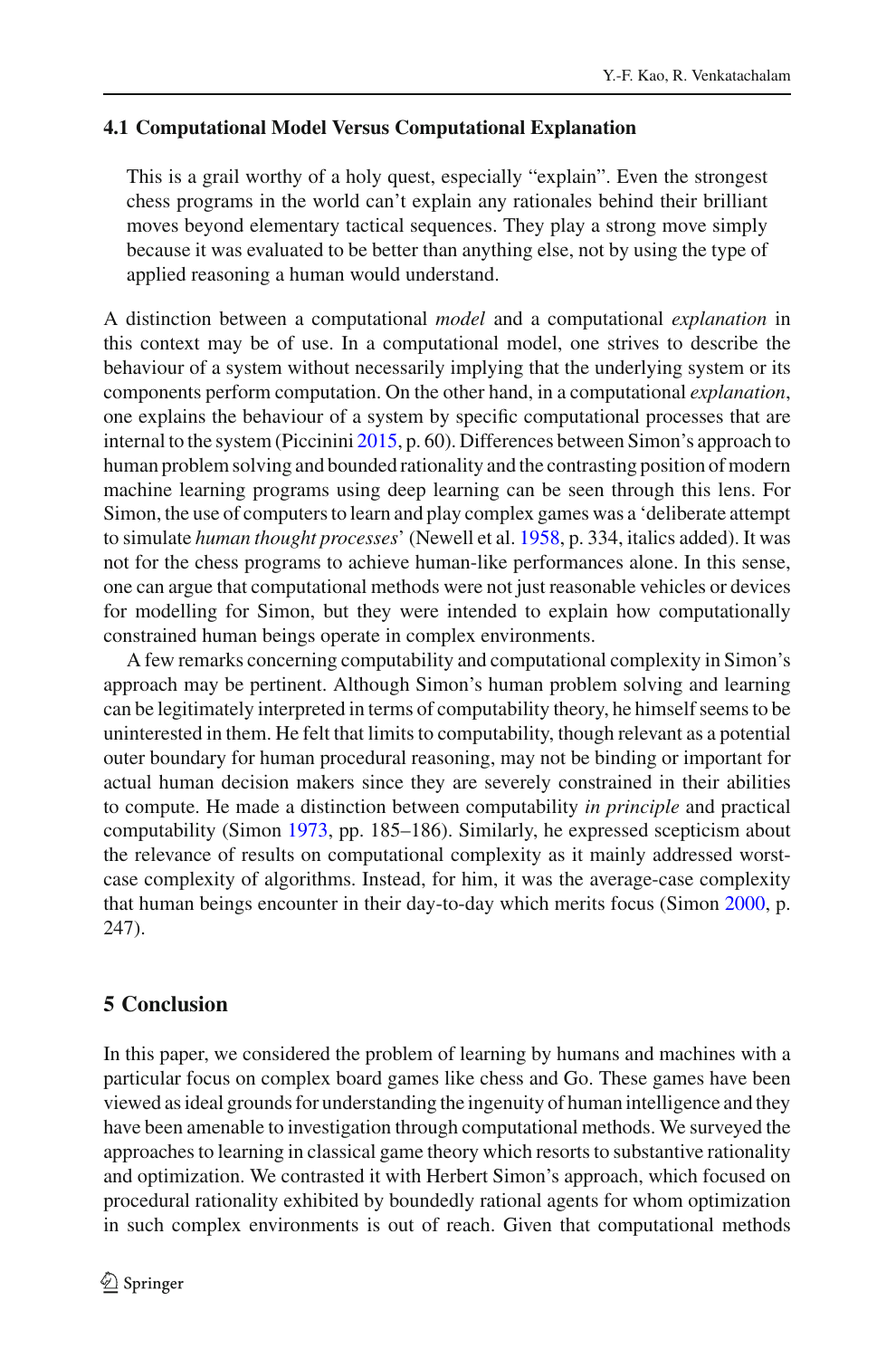play an important role in the procedural theories of Simon, we examined various computational theories of learning.

Although recent achievements of machine learning algorithms in playing against human players have been commendable in complex board games, we argued that these are not particularly illuminating in providing reasonable explanations concerning how humans actually learn. Consequently, we find them departing from Simon's life long quest to understand the mechanics of human problem solving. We feel that impressive developments in model-free learning and in the areas of pattern recognition algorithms can be imaginatively integrated with the classical approach to AI. Studies such as Lake et al[.](#page-19-31) [\(2016\)](#page-19-31) point us in this direction.

Simon's research program on bounded rationality, human problem solving and learning was not merely subversive, intended solely to challenge the established view regarding human decision making in economics. Instead, it was a much broader, ambitious project in which he studied actual human beings and their decision making processes closely. He seems to have never shied away from dirtying his hands with all the messiness and glory associated with human decision making, always seeking explanations and trying to unlock its mysteries. He was more akin to a renaissance man, not lured by highly technical, mathematical models or their performance alone. In his efforts, Simon, much like Turing, was always a firm believer in 'the inadequacy of reason unsupported by common sense' (Turin[g](#page-20-17) [1954](#page-20-17)).

**Open Access** This article is distributed under the terms of the Creative Commons Attribution 4.0 International License [\(http://creativecommons.org/licenses/by/4.0/\)](http://creativecommons.org/licenses/by/4.0/), which permits unrestricted use, distribution, and reproduction in any medium, provided you give appropriate credit to the original author(s) and the source, provide a link to the Creative Commons license, and indicate if changes were made.

## **References**

- <span id="page-18-10"></span>Arrow, K. J. (1986). Rationality of self and others in an economic system. *Journal of Business*, *59*(4), S385–S399.
- <span id="page-18-5"></span>Axelrod, R. (1984). *The evolution of cooperation*. New York: Basic Books.
- <span id="page-18-2"></span>Brown, G. W. (1951). Iterative solution of games by fictitious play. In T. Koopmans (Ed.), *Activity analysis of production and allocation* (pp. 374–376). New York: Wiley.
- <span id="page-18-3"></span>Bush, R. R., & Mosteller, F. (1951). A mathematical model for simple learning. *Psychological Review*, *58*(5), 313–323.
- <span id="page-18-1"></span>Camerer, C. (2003). *Behavioral game theory: Experiments in strategic interaction*. Princeton: Princeton University Press.
- <span id="page-18-6"></span>Camerer, C., & Ho, T. (1999). Experience-weighted attraction learning in normal form games. *Econometrica*, *67*(4), 827–874.
- <span id="page-18-11"></span>Daskalakis, C., Goldberg, P. W., & Papadimitriou, C. H. (2009). The complexity of computing a Nash equilibrium. *SIAM Journal on Computing*, *39*(1), 195–259.
- <span id="page-18-7"></span>Ensmenger, N. (2012). Is chess the drosophila of artificial intelligence? A social history of an algorithm. *Social Studies of Science*, *42*(1), 5–30.
- <span id="page-18-4"></span>Erev, I., & Roth, A. E. (1998). Predicting how people play games: Reinforcement learning in experimental games with unique, mixed strategy equilibria. *American Economic Review*, *88*(4), 848–881.
- <span id="page-18-8"></span>Euwe, M. (1929). Mengentheoretische betrachtungen über das schachspiel. *Koninklijke Nederlandske Akademie van Wetenschappen*, *32*, 633–642.
- <span id="page-18-9"></span>Euwe, M. (2016). Mathematics—set-theoretic considerations on the game of chess. *New Mathematics and Natural Computation*, *12*(01), 11–20.
- <span id="page-18-0"></span>Feigenbaum, E. A. (2001). Herbert A. Simon, 1916–2001. *Science*, *291*(5511), 2107–2107.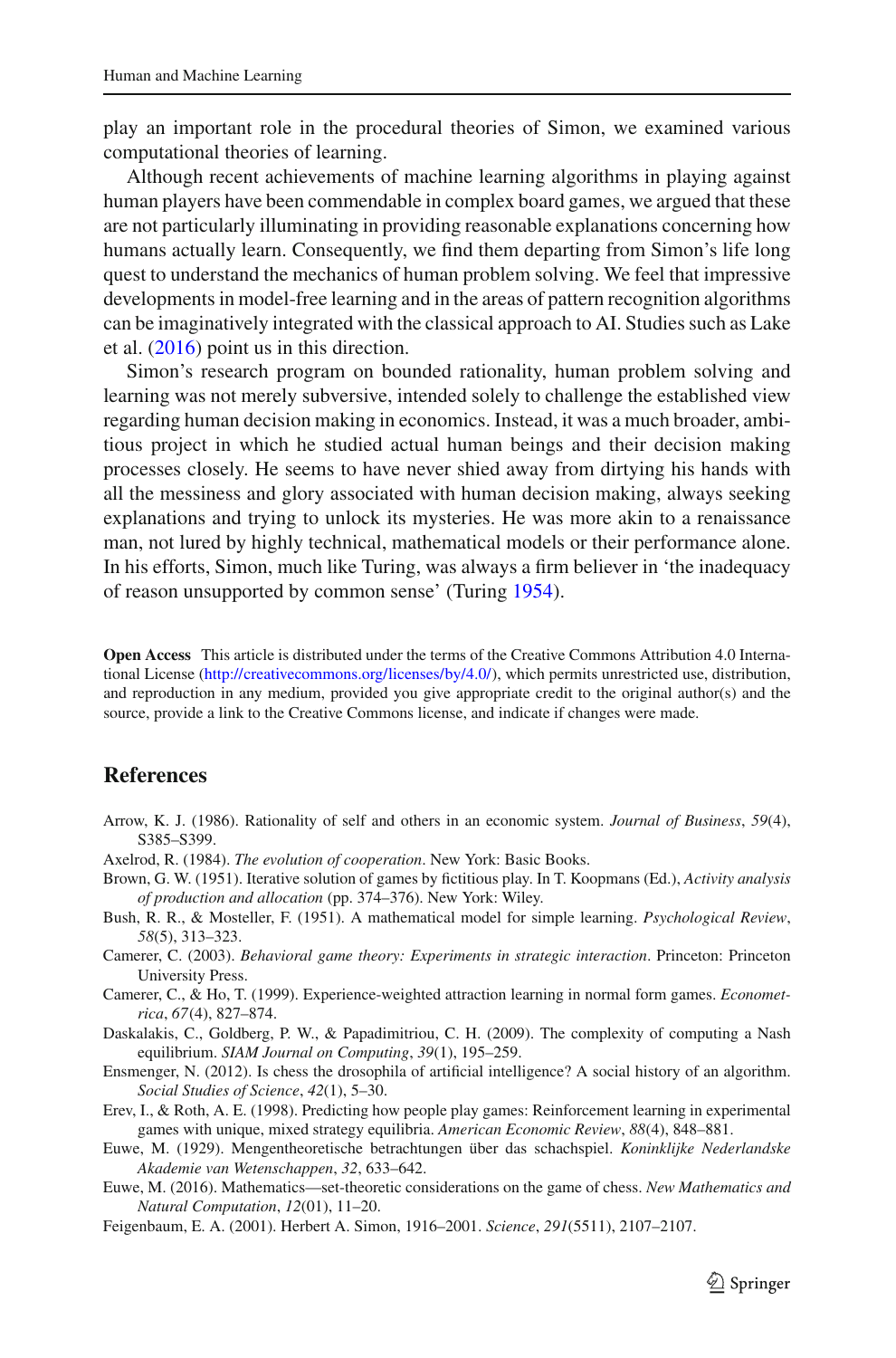<span id="page-19-4"></span>Fudenberg, D., & Levine, D. K. (1998). *The theory of learning in games*. Cambridge: MIT press.

- <span id="page-19-20"></span>Gold, E. M. (1967). Language identification in the limit. *Information and Control*, *10*(5), 447–474.
- <span id="page-19-25"></span>Goodfellow, I., Bengio, Y., & Courville, A. (2016). *Deep learning*. Cambridge: MIT press.
- <span id="page-19-16"></span>Halpern, J. Y., & Pass, R. (2015). Algorithmic rationality: Game theory with costly computation. *Journal of Economic Theory*, *156*, 246–268.
- <span id="page-19-6"></span>Hart, S., & Mas-Colell, A. (2000). A simple adaptive procedure leading to correlated equilibrium. *Econometrica*, *68*(5), 1127–1150.
- <span id="page-19-2"></span>Kalai, E., & Lehrer, E. (1993). Rational learning leads to Nash equilibrium. *Econometrica*, *61*(5), 1019– 1045.
- <span id="page-19-26"></span>Kao, Y.-F. (2013). *Studies in classical behavioural economics*. Ph. D. thesis, University of Trento.
- <span id="page-19-13"></span>Kao, Y.-F., & Velupillai, K. V. (2015). Behavioural economics: Classical and modern. *The European Journal of the History of Economic Thought*, *22*(2), 236–271.
- <span id="page-19-29"></span>Kasparov, G. (2017). *Deep thinking*. London: John Murray.
- <span id="page-19-27"></span>Lai, M. (2015). *Giraffe: Using deep reinforcement learning to play chess* (pp. 1–39). ArXiv preprint [arXiv:1509.01549.](http://arxiv.org/abs/1509.01549)
- <span id="page-19-31"></span>Lake, B., Ullman, T., Tenenbaum, J., & Gershman, S. (2017). Building machines that learn and think like people. *Behavioral and Brain Sciences*, *40*, 1–72.
- <span id="page-19-23"></span>Lichtenstein, D., & Sipser, M. (1980). GO is polynomial-space hard. *Journal of the Association for Computing Machinery*, *27*(2), 393–401.
- <span id="page-19-9"></span>Marsland, T. A., & Schaeffer, J. (1990). *Computers, chess, and cognition*. New York: Springer.
- <span id="page-19-8"></span>McCarthy, J. (1990). Chess as the drosophila of AI. In T. A. Marsland & J. Schaeffer (Eds.), *Computers, chess, and cognition* (pp. 227–237). New York: Springer.
- <span id="page-19-22"></span>McCulloch, W. S., & Pitts, W. (1943). A logical calculus of the ideas immanent in nervous activity. *The Bulletin of Mathematical Biophysics*, *5*(4), 115–133.
- <span id="page-19-28"></span>Mnih, V., et al. (2015). Human-level control through deep reinforcement learning. *Nature*, *518*(7540), 529–533.
- <span id="page-19-3"></span>Nachbar, J. (2009). Learning in games. In R. A. Meyers (Ed.), *Encyclopedia of complexity and systems science* (pp. 5177–5188). New York: Springer.
- <span id="page-19-18"></span>Nachbar, J. H., & Zame,W. R. (1996). Non-computable strategies and discounted repeated games. *Economic Theory*, *8*(1), 103–122.
- <span id="page-19-10"></span>Newell, A., Shaw, J. C., & Simon, H. A. (1958). Chess-playing programs and the problem of complexity. *IBM Journal of Research and Development*, *2*(4), 320–335.
- <span id="page-19-0"></span>Newell, A., & Simon, H. A. (1972). *Human problem solving*. Englewood Cliffs: Prentice-Hall INC.
- <span id="page-19-21"></span>Osherson, D. N., Stob, M., & Weinstein, S. (1986). *Systems that learn: An introduction to learning theory for cognitive and computer scientists*. Cambridge: MIT Press.
- <span id="page-19-14"></span>Papadimitriou, C. H. & Yannakakis, M. (1994). On complexity as bounded rationality. In *Proceedings of the twenty-sixth annual ACM symposium on theory of computing* (pp. 726–733). Montreal, Quebec, Canada, 23–25 May 1994. ACM.
- <span id="page-19-30"></span>Piccinini, G. (2015). *Physical computation: A mechanistic account*. Oxford: Oxford University Press.
- <span id="page-19-17"></span>Prasad, K. (1997). On the computability of Nash equilibria. *Journal of Economic Dynamics and Control*, *21*(6), 943–953.
- <span id="page-19-19"></span>Rabin, M. O. (1957). Effective computability of winning strategies. *Contributions to the theory of games, volume III, annals of mathematics studies number 39* (pp. 147–157). Princeton: Princeton University Press.
- <span id="page-19-24"></span>Robson, J. M. (1983). The complexity of go. In R. E. A. Mason (Ed.), *Information processing 83, IFIP congress 1983, Paris* (pp. 413–417). Amsterdam: Elsevier Science Publishers.
- <span id="page-19-5"></span>Roth, A. E., & Erev, I. (1995). Learning in extensive-form games: Experimental data and simple dynamic models in the intermediate term. *Games and Economic Behavior*, *8*(1), 164–212.
- <span id="page-19-15"></span>Rubinstein, A. (1986). Finite automata play the repeated prisoner's dilemma. *Journal of Economic Theory*, *39*(1), 83–96.
- <span id="page-19-7"></span>Selten, R., & Stoecker, R. (1986). End behavior in sequences of finite prisoner's dilemma supergames: A learning theory approach. *Journal of Economic Behavior and Organization*, *7*(1), 47–70.
- <span id="page-19-1"></span>Silver, D., et al. (2016). Mastering the game of go with deep neural networks and tree search. *Nature*, *529*(7587), 484–489.
- <span id="page-19-12"></span>Simon, H. A. (1956). Rational choice and the structure of the environment. *Psychological Review*, *63*(2), 129–38.
- <span id="page-19-11"></span>Simon, H. A. (1973). The structure of ill-structured problems. *Artificial Intelligence*, *4*(3–4), 181–201.